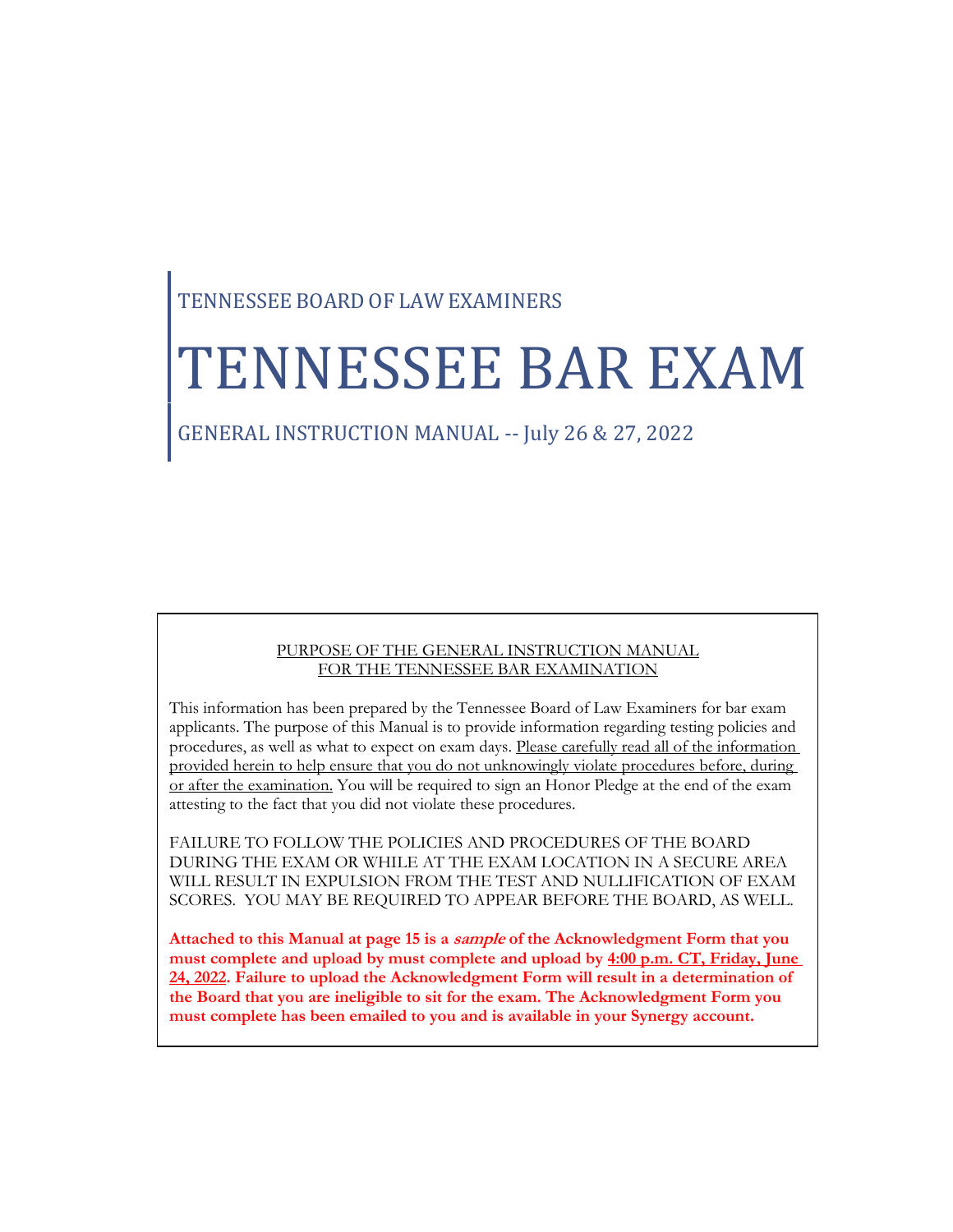#### **TENNESSEE BOARD OF LAW EXAMINERS**

July 2022 Tennessee Bar Examination **GENERALINSTRUCTION MANUAL**

| <b>Table of Contents</b>                                                                   |
|--------------------------------------------------------------------------------------------|
|                                                                                            |
|                                                                                            |
|                                                                                            |
|                                                                                            |
|                                                                                            |
|                                                                                            |
|                                                                                            |
|                                                                                            |
|                                                                                            |
|                                                                                            |
|                                                                                            |
|                                                                                            |
|                                                                                            |
|                                                                                            |
| Acknowledgment of Receipt of Tennessee July 2022 Examination General Instruction Manual  1 |
|                                                                                            |

You are required to read this manual completely and thoroughly even if you read a previous manual as policies and procedures may change each exam period.

# **RETURN THE ACKNOWLEDGMENT BY 4:00 p.m. CT, June 24, 2022 OR YOU WILL NOT BE ELIGIBLE TO TAKE THE JULY 2022 EXAMINATION.**

**(Sample Acknowledgment Form found on page 15; a .pdf fillable form will be attached to the transmittal email and available in your Synergy account under the "Letters" tab)**

Page | i  $\qquad \qquad$  July 2022 Tennessee Bar Exam General Instruction Manual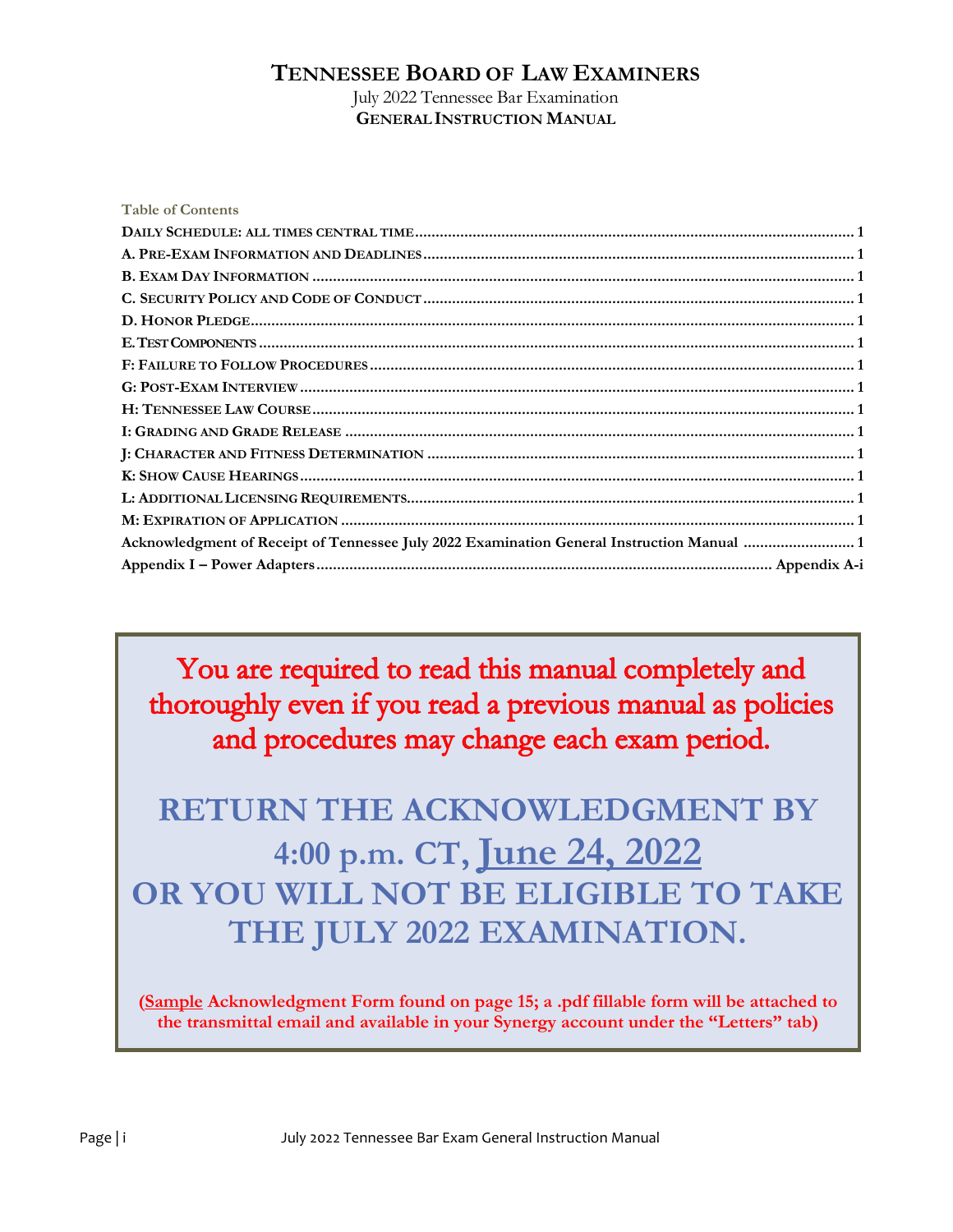#### DAILY SCHEDULE:

#### EASTERN DAYLIGHT TIME: KNOXVILLE | CENTRAL DAYLIGHT TIME: MEMPHIS & NASHVILLE

#### **STANDARD TESTING SCHEDULE: For all Applicants other than those who received notice of approval of a completed, timely-submitted Request for Non-Standard Testing:**

| <b>DAILY SCHEDULE</b> | <b>MORNING</b>                                                                | <b>LUNCH</b>   | <b>AFTERNOON</b>                                                                  |
|-----------------------|-------------------------------------------------------------------------------|----------------|-----------------------------------------------------------------------------------|
| <b>TUESDAY</b>        | Instructions at 8:30 a.m.<br>$9:00:3$ hours of testing<br>MPT-1 and MPT-2     | $12:10 - 1:15$ | Instructions at 1:15 p.m.<br>1:30 p.m.: 3 hours of testing<br>6 MEE questions     |
| <b>WEDNESDAY</b>      | Instructions at 8:30<br>$9:00$ a.m.: 3 hours of testing<br>100 MBE questions. | $12:10 - 1:15$ | Instructions at 1:15 p.m.<br>1:30 p.m.: $3$ hours of testing<br>100 MBE questions |

#### **THE SCHEDULES BELOW ARE ONLY FOR THOSE APPLICANTS APPROVED FOR NON-STANDARD TESTING, AS WILL BE NOTED IN YOUR SEATING ASSIGNMENT LETTER:**

#### **The following is ONLY for Applicants approved for Time and One-Half testing:**

| <b>DAILY SCHEDULE</b> | <b>MORNING</b>                                                              | <b>LUNCH</b>   | <b>AFTERNOON</b>                                                                  |
|-----------------------|-----------------------------------------------------------------------------|----------------|-----------------------------------------------------------------------------------|
| <b>TUESDAY</b>        | Instructions at 7:00 a.m.<br>7:30 4.5 hours of testing<br>MPT-1 and MPT-2   | $12:10 - 1:15$ | Instructions at 1:15 p.m.<br>1:30 p.m.: 4.5 hours of testing<br>6 MEE questions   |
| <b>WEDNESDAY</b>      | Instructions at 7:00 a.m.<br>7:30 4.5 hours of testing<br>100 MBE questions | $12:10 - 1:15$ | Instructions at 1:15 p.m.<br>1:30 p.m.: 4.5 hours of testing<br>100 MBE questions |

#### **The following is ONLY for Applicants approved for Double Time testing:**

| <b>DAILY SCHEDULE</b> | <b>MORNING</b>                                                               | <b>LUNCH</b>   | <b>AFTERNOON</b>                                                               |
|-----------------------|------------------------------------------------------------------------------|----------------|--------------------------------------------------------------------------------|
| <b>TUESDAY</b>        | Instructions at 8:30a.m.<br>$9:00:3$ hours of testing<br>3 MEE questions     | $12:10 - 1:15$ | Instructions at 1:15 p.m.<br>1:30 p.m.: 3 hours of testing<br>3 MEE questions  |
| <b>WEDNESDAY</b>      | Instructions at 8:30<br>$9:00$ a.m.: 3 hours of testing<br>50 MBE questions. | $12:10 - 1:15$ | Instructions at 1:15 p.m.<br>1:30 p.m.: 3 hours of testing<br>50 MBE questions |
| <b>THURSDAY</b>       | Instructions at 8:30<br>9:00 a.m.: 3 hours of testing<br>50 MBE questions.   | $12:10 - 1:15$ | Instructions at 1:15 p.m.<br>1:30 p.m.: 3 hours of testing<br>50 MBE questions |
| <b>FRIDAY</b>         | Instructions at 8:30a.m.<br>$9:00:3$ hours of testing<br>MPT <sub>1</sub>    | $12:10 - 1:15$ | Instructions at 1:15 p.m.<br>1:30 p.m.: 3 hours of testing<br>MPT <sub>2</sub> |

**If you complete any session of the exam prior to time being called, you must remain seated and refrain from talking. During the last 30 minutes of each session, you may not leave your seat for any reason. No early dismissals from any examination session are permitted.**

*Note:* Schedules for Applicants with certain accommodations will vary and will be provided with exam seating assignment.

#### **LATE ARRIVAL**

No additional time will be granted to anyone arriving late. No exceptions will be made under any circumstances.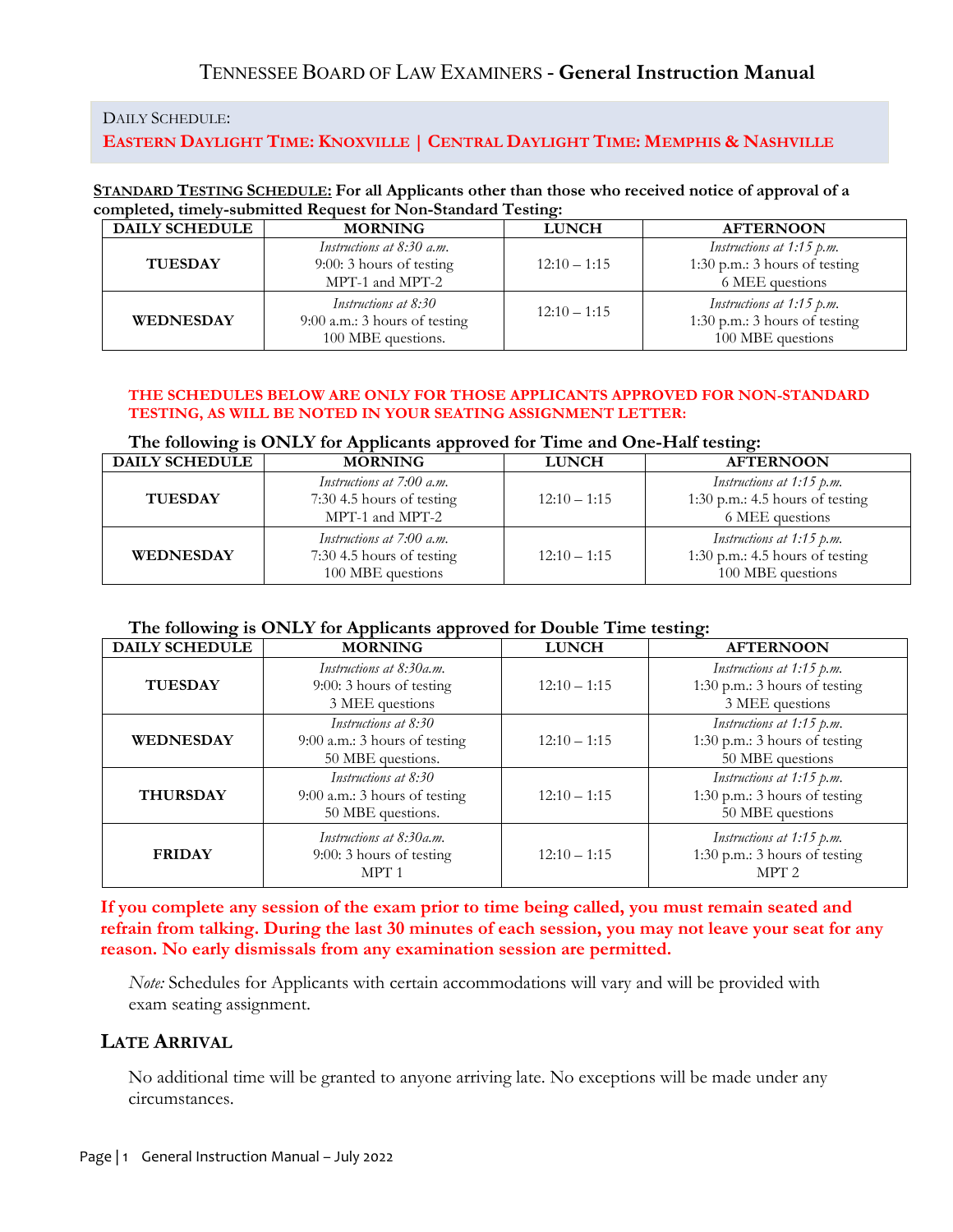# **A. PRE-EXAM INFORMATION AND DEADLINES**

#### 1. **CONTACT INFORMATION VERIFICATION**

#### **You must verify as part of the Acknowledgment Form you are required to submit<sup>1</sup> that you have checked the following information in your Synergy account:**

- **Your full name** Please verify that this is correct and if you have included "Mr." or "Ms." or similar as a suffix or elsewhere in your name, please delete it. A suffix is Jr., Sr., II, III, etc. Do not add any prefixes and use only a suffix such as Jr., III, that is part of your legal name.
- **Your mailing address** Your license will be mailed to the address listed in your Synergy account.
- **Your email address** Many school email accounts i.e., myname@lawschool.edu, expire after you graduate. The Board and Examsoft communicate with you exclusively by email, including information regarding registration, file downloads, and Examination results. If you do not have a valid email address in Synergy, you will not receive this critical information.

Please accept "@tncourts.gov" as a trusted sender in your email program. Your contact information will be used for release of grades and ALL communications regarding licensing and admission.

#### 2. **PROTOCOLS AND SEATING OPTIONS**

The exam will be conducted in spacious halls, seating 2 people per table with aisles to the front, back, and both sides of each table. The Tennessee Board of Law Examiners (the "Board") is committed to a safe administration of the exam for all parties involved in taking and administering the exam. The ability to administer the exam consistent within public health guidelines will only be possible with the cooperation of all applicants. This document provides for the anticipated testing conditions as of June 1, 2022. The Board and Court will continue to monitor the impact of COVID-19 to determine if any modifications to the testing conditions are necessary for the safe administration of the exam or to comply with state or local regulations in place at the time of the exam. You will be required to acknowledge the Testing Protocols on the attached Acknowledgement Form.

You are strongly encouraged to wear masks and to be fully vaccinated, in the interest of public health and safety. **Absent new public health and safety mandates applicable to agencies of the State of Tennessee, separate seating will not be provided for those who prefer to wear a mask; however, masks are permitted to be worn throughout the exam.<sup>2</sup> All masks are subject to inspection.** Gaiters, vented masks, and face shields pose exam security risks and are not permitted to be worn in the exam rooms.

You are expected to stay home if you are sick (with anything, including but not limited to flu, Covid-19, bronchitis, etc.) or if you test positive for Covid-19. You will not be permitted entry to the exam if you have tested positive for Covid-19 any time after July 22, 2022 through the end of the examination.<sup>3</sup> If you are exhibiting Covid-19 symptoms (as determined by the CDC), you will be prohibited from entering the exam and asked to leave, unless you are able to provide a negative Covid-19 test result administered by a healthcare professional within 72 hours preceding the exam date.

#### 3. **LAPTOP SOFTWARE REGISTRATION AND REMINDERS**

• Registration for Laptop Testing **opens on June 21 at 9:00 a.m. CT and closes on June 28 at 3:00 p.m. CT.** Please check your email for the registration links. If you timely register for testing by laptop, **you MUST complete the mock exam on or before July 1 at 4:00 p.m. CT** to be permitted to take

 $\overline{a}$ 

<sup>1</sup> *See* paragraph A-4, below and the Acknowledgment Form at the end of this document*.* 

 $2$  There will not be any "mask required" seating.

<sup>&</sup>lt;sup>3</sup> For exam takers testing over two days, the end of the exam is July 27, 2022; for exam takers testing over 4 days, the end of the exam is July 29, 2022.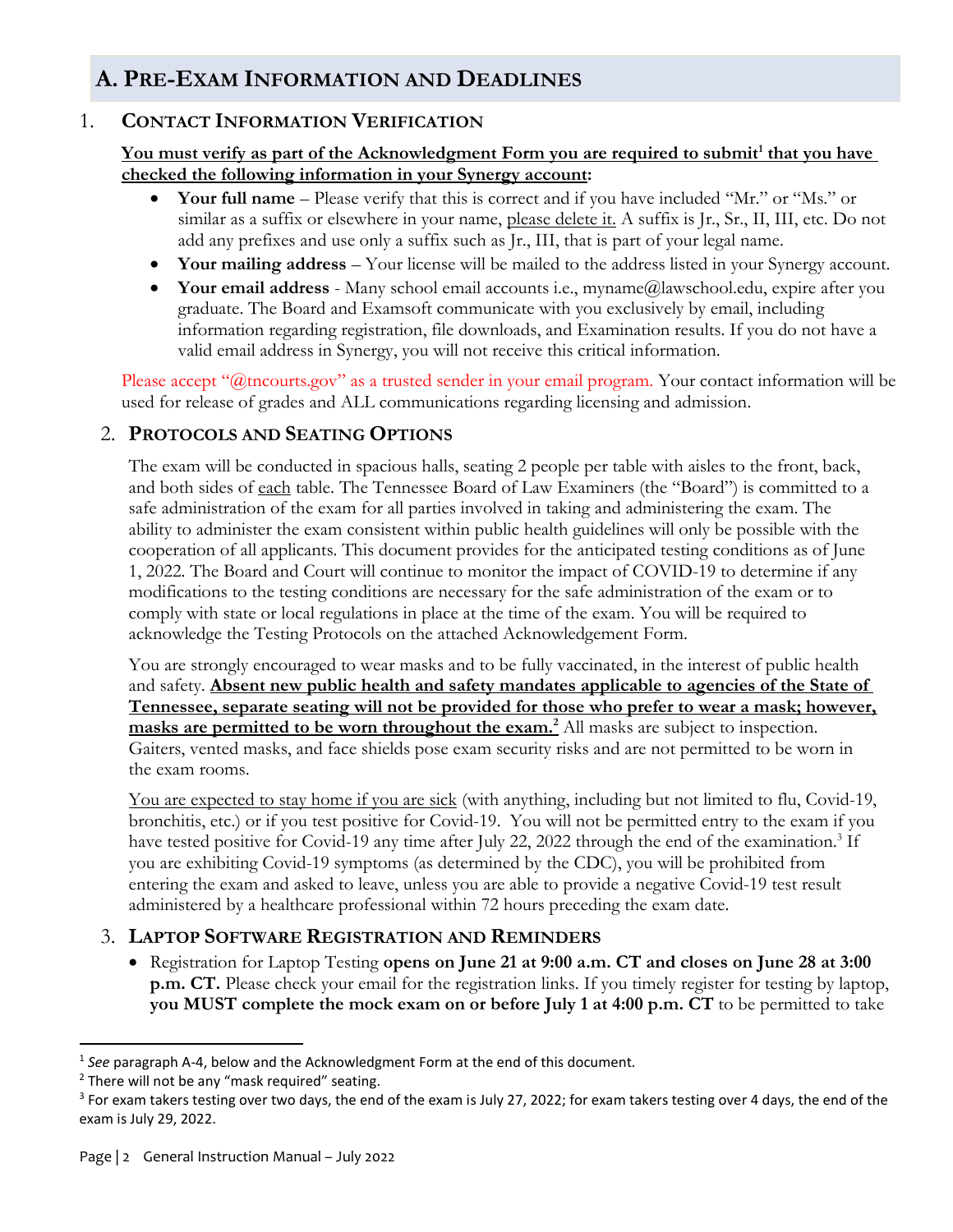the examination by laptop.

- Please note that the **bar exam testing software works differently** than software used during law school, even if provided by the same software provider. You must register and download the software each time you take the exam. **You must remove any other versions of Examplify from your computer to assure best exam day performance.**
- Additional information on Laptop Testing can be found on the ExamSoft website and at [https://ei.examsoft.com/GKWeb/login/tnbar.](https://ei.examsoft.com/GKWeb/login/tnbar)

#### 4. **ACKNOWLEDGMENT FORM**

At the end of this Manual you will find a *sample* Acknowledgment Form. A fillable Acknowledgment Form was sent to you by email with the link to this Manual. You must complete the Acknowledgment Form, affix your signature (typed or digital), and upload the completed and signed form in .pdf format only to your Synergy Application under the item titled, Acknowledgment: TN General Instruction Manual, **on or before 4:00 p.m., CT, Friday, June 24, 2022. If you do not upload the completed and signed Acknowledgment Form by the deadline, you will be withdrawn from the examination. The only recourse if withdrawn from the examination is to apply for a subsequent examination.** 

#### 5. **PARKING AND HOTEL ACCOMMODATIONS**

Ample parking is available at the test locations. Some locations charge a fee for parking; check the website for the location. There are usually auxiliary lots nearby at lower cost. The Board of Law Examiners does not pay for your parking. Several hotels are within walking distance or a short drive from the testing locations. Unless the exam is in a hotel, the Board of Law Examiners does not arrange for room blocks or special rates at hotels. Testing locations can be found on the Board's website under, Examination Locations and Schedule, where this Manual is posted.

#### 6. **LUNCH**

You are on your own for lunch. There are food vendors near each testing venue. No one is allowed to remain in the exam room or anywhere within the "secure area" as defined below, during lunch. Proctors will be preparing the room for the afternoon session. **On Tuesday<sup>4</sup> , laptops must remain in the exam room during the lunch break.** NOTE that some test locations prohibit outside food so you must go outside to eat.

## 7. **SEATING ASSIGNMENTS AND APPLICANT ID NUMBERS**

You will receive an email the week prior to the exam with your testing location, seat assignment, and unique Applicant ID number. Your Applicant ID number is a 5-digit examinee number. You MUST put this number on all of your papers, including test booklets, or you will not receive an exam grade. Do not use your name on or in your answers. The Bar Exam is processed and scored entirely by Applicant ID numbers. **For the July 2022 exam, the Applicant ID number begins with 49.** Do not bring the seat assignment email with you to the exam. Your seat number, Applicant ID number and NCBE number will be at your seat and on your Exam Badge (*see* B-3, below).

## 8. **TENNESSEE BAR EXAM FAQS**

Tennessee bar exam FAQs can be found on the Board of Law Examiners website [here.](https://bwp.tnble.org/?page_id=406)

# **B. EXAM DAY INFORMATION**

## 1. **REGISTRATION**

l

You will register before taking your seat each morning. To register, you will have to present your

Page | 3 General Instruction Manual – July 2022

<sup>4</sup> Tuesday and Friday for those with double-time testing accommodations.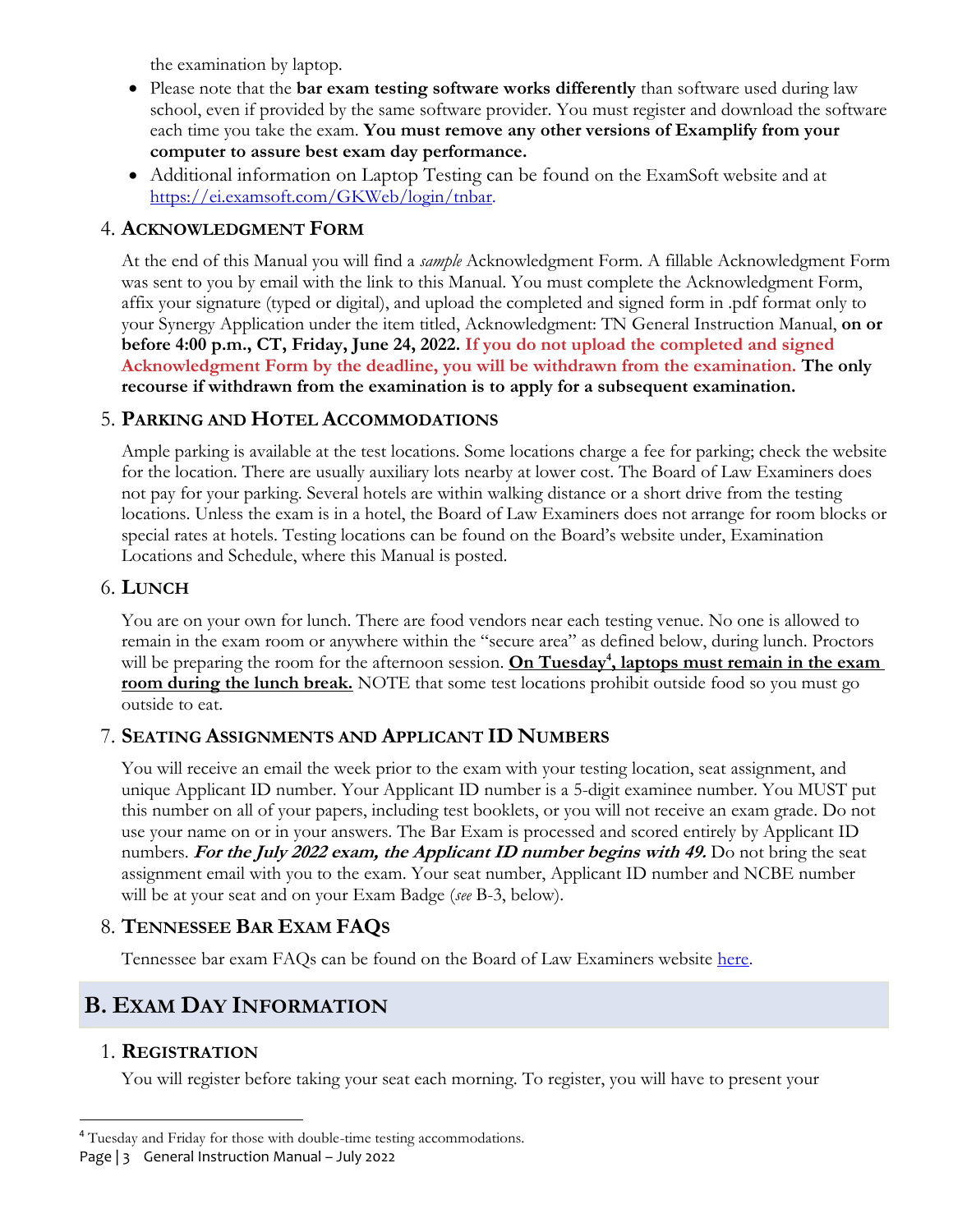government ID, sign the registration sheet as directed by the proctor, and receive your badge. You will be directed to a table to place small items, such as cell phones and keys, in a brown bag prior to taking your seat each morning.<sup>5</sup> When returning from lunch, return any items removed from the registration table prior to having your badge checked and returning to your seat. Once you register, you are not permitted to leave the secure area, as defined below. Do not leave the building. You may only enter or exit the exam room using the doors indicated by the proctors or staff.

#### 2. **ASSIGNED SEATING**

You must sit in the seat marked with your pre-assigned seat number. Sitting in a seat not assigned to you is a violation of the Security Policy. You will be dismissed from the exam and your exam will not be graded. Violations will be reported to the Board, who may conduct a hearing into your character and fitness, and/or take other actions in addition to your disqualification from the exam. If you do not remember your seat number, a registrar or proctor can provide it to you.

## 3. **LEAVING YOUR ASSIGNED SEAT DURING THE EXAM**

You must remain seated from the time instructions begin until the exam begins. The Chief Proctor will provide full instructions prior to each exam session regarding when you may leave your seat. If you need to leave your seat for a restroom break during testing, follow this procedure:

▪ Flags will be used to indicate when you may leave your seat for a restroom break, as explained by the Chief Proctor.

▪ Take your printed test materials (all question books, answer books or sheets, laptop instructions), to the table designated by the Chief Proctor during instructions for restroom sign-out. Your Applicant ID Number and Seat Number must be on your materials.

- Place your test materials *face down* on the proctor table and sign out as instructed by the Proctor.
- When you return, show your badge to the proctor, who will confirm your Applicant ID number and return your test materials to you.

#### ▪ You may not leave the Secure Area for any reason during the examination. **Leaving the secure area will disqualify you from the exam, nullify your scores, and subject you to review by the Board.**

▪ Failure to bring your printed materials to the designated restroom table or to sign out/in is a violation of the Code of Conduct and **will disqualify you from the exam, nullify your scores, and subject you to review by the Board.**

## 4. **EXAM BADGE**

You will be given a picture ID badge at registration each morning of the exam. The badge will include your name, seat number, Applicant ID number and NCBE number. Lanyards will be at your seat. **You are required to go directly to your assigned seat, put the ID badge in the holder, and place the lanyard around your neck.** If you are found in the exam room beyond the registration desk prior to instructions without the ID badge around your neck, you will be required to go back through registration and may be ejected from the exam if, in the discretion of the proctor, you have previously been returned to registration and are ignoring Proctor instructions to wear the ID badge.

You are required to wear the ID badge while you are in the exam room, until you are dismissed for the day. You will remove the name badge from the lanyard at the end of testing the first day. You will leave the lanyard at your seat for the following day and will receive a new name badge when you register the next morning. Leave the name badge on your table, as directed by the Chief Proctor each afternoon. Do not write anything on the ID badge or put anything other than the ID badge in the

 $\overline{\phantom{a}}$ 5 *See* Security Policy, paragraph 7, below.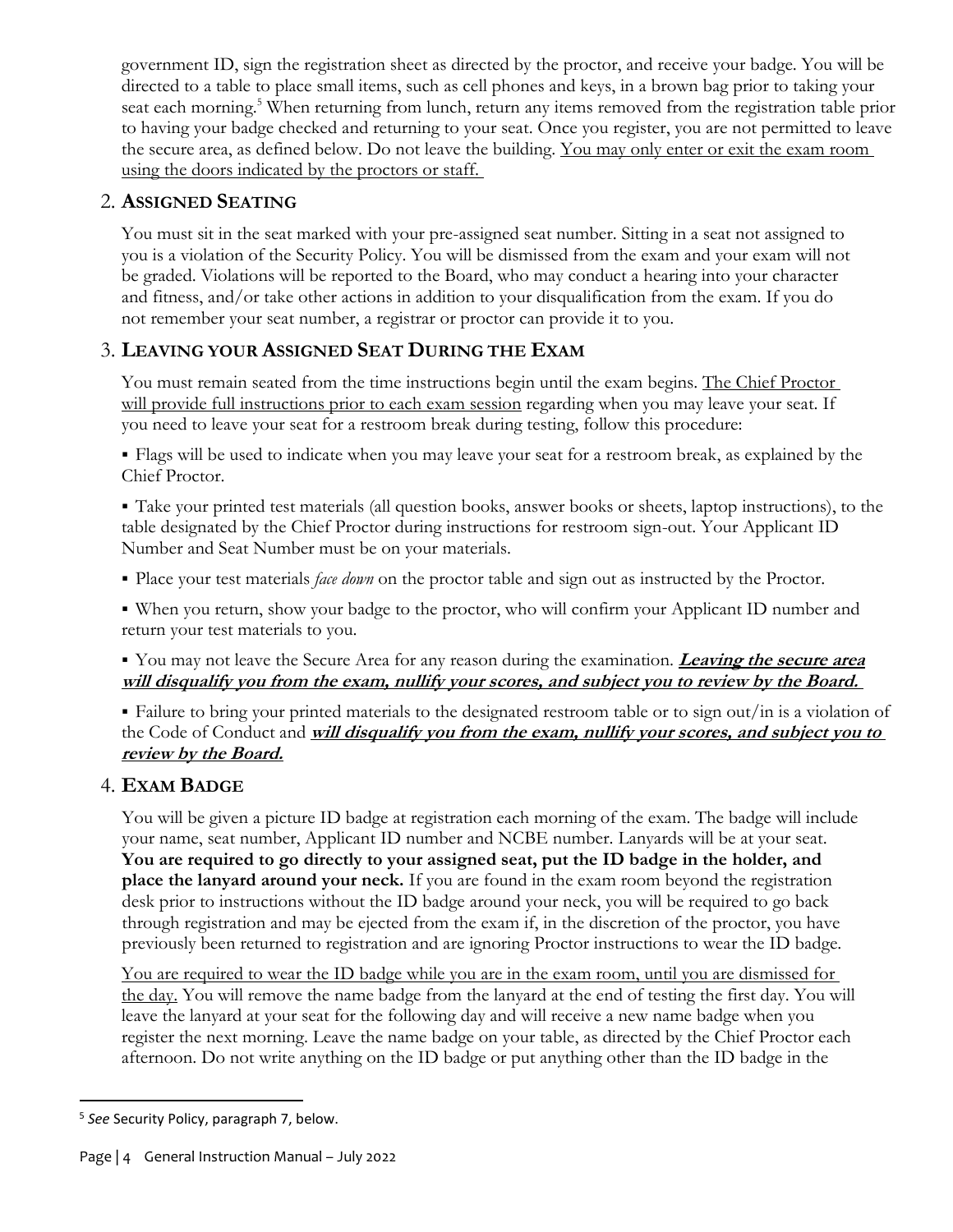lanyard pocket. Writing on the ID badge or putting other items in the lanyard will result in expulsion from the exam and nullification of your exam scores.

If you are found in the room after instructions begin without your ID badge and lanyard around your neck, you will be ejected from the exam and you will not receive an exam score**.** Violations are reported to the Board and the Board may conduct a hearing regarding your character and fitness, and/or take other actions in addition to your disqualification from the exam.

#### 5. **LAPTOP TESTING**

▪ If you have properly registered to use your laptop and downloaded Examplify, you will use it on Tuesday only<sup>6</sup>.

- Prior to entering the secure area, be sure to:
	- o **disable any anti-virus software** you may have installed;
	- o **close all programs that might be running in the background;**
	- o **remove the laptop from any case or protective shell;** and

o **remove all external devices,** including USBs or Bluetooth receivers as any removable device found during the exam will be confiscated. See **SECURITY POLICY,** below.

■ You cannot use a wired or wireless mouse and your keyboard must be an integral part of your laptop; it cannot be detachable.

▪ You must bring your power cord but cannot use a block-type plug as it takes too much space in the power strips; rather, add an extension to the block adapter so that the block is inline. See **Appendix 1** for pictures. You cannot complete the exam on battery power only.

■ Once you enter the **Secure Area** and open your laptop, you must launch Examplify immediately—you cannot use your laptop to read notes, check e-mail, or browse the internet once you enter the Secure Area. **Once in the Secure Area, accessing anything on your laptop other than Examplify is a violation of the Security Policy and Code of Conduct and you will be ejected from the exam.**

▪ Instructions for launching Examplify will be distributed to you at the exam site. **You must read and follow these instructions.** Passwords will be provided at the beginning of each testing session.

▪ The laptop testing software may not work the same way your software for law school worked. Each answer is typed in a different tab so that each answer is printed separately for the graders. *See* Paragraph B-6, Incorrectly Formatted Answers.

■ When you complete the morning exam session,<sup>7</sup> exit to the launch screen but do not close your laptop or exit ExamSoft.

▪ **You must leave your laptop at your seat in the exam room during the lunch break. It is highly recommended that you connect to the WiFi to upload your answer while you are at lunch.** Staff will be present in the exam room during the break to monitor laptops.

▪ When you complete the afternoon exam session, exit to the launch screen but do not close your laptop. If internet access if available, connect so that your answers upload. You may exit ExamSoft when the Chief Proctor dismisses you.

▪ If you experience a technical difficulty and cannot use your laptop, you will be given materials to handwrite your answers.

▪ The **DEADLINE** for uploading essay answers **is 9:00 p.m. Central Time, Wednesday, July 27,**  2022.<sup>8</sup> Answers uploaded after the deadline will not be graded. Although all locations have internet

 $\overline{\phantom{a}}$ 

<sup>6</sup> Tuesday and Friday for double-time testing

<sup>7</sup> Tuesday and Friday for double-time testing.

Page | 5 General Instruction Manual - July 2022 <sup>8</sup> Deadline for those with double-time testing accommodations is Friday, July 28, 2022 at 6:00 p.m. Central time.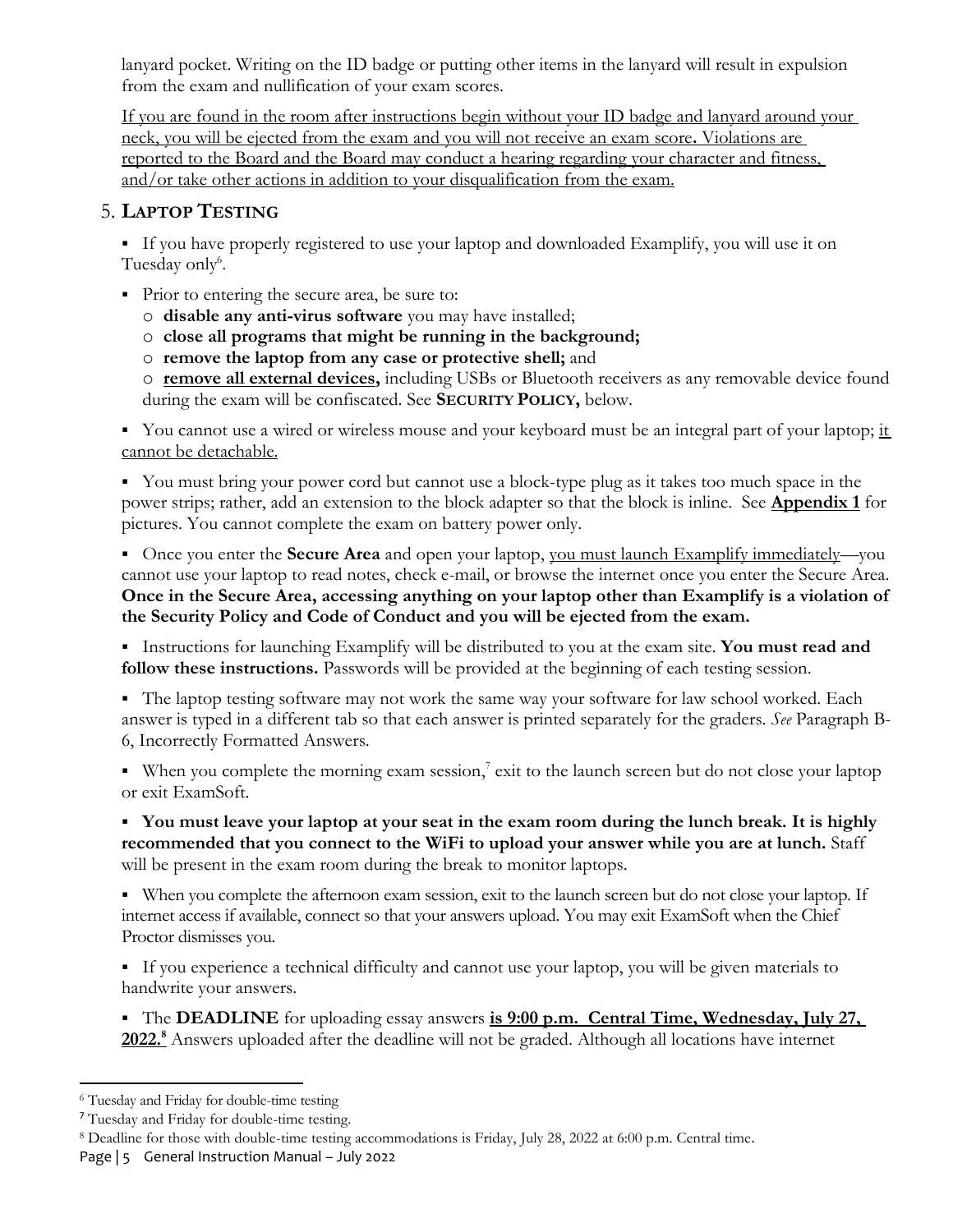service, such service might not be sufficient for upload of all answers at the same time. *It is strongly recommended that you check to be sure your answers have been uploaded as soon as possible upon reaching your final destination on Tuesday night.* 

## 6. **INCORRECTLY FORMATTED ANSWERS**

It is critical that you follow the instructions given by the Chief Proctor, the information provided in this Manual, and the instructions provided by ExamSoft. The Board does not search for your answers. If you fail to follow the instructions and your answers are not in the correct space, you will not be given additional time to correct your error. This includes but is not limited to:

- typing an answer in the wrong space, including writing answers to both MPT questions or all MEE answers in the same answer tab, or deleting, adding, editing or renumbering the preloaded laptop software dividers (for laptop users); and/or
- writing multiple answers in one answer booklet or incorrectly numbering an answer booklet (for handwriters); and/or
- marking your MBE answers in your question booklet and not transferring the answer to the Scantron sheet;<sup>9</sup> and/or
- marking your MBE choice on the wrong line of your Scantron sheet and not correcting it, i.e., the numbering is off for the balance of the exam.

Once time is called, you must stop working immediately. No additional time will be awarded for failing to follow instructions. The MPT and MEE answers are given to the grader assigned to grade the question indicated on the cover sheet or booklet cover of the answer. If the answer does not match the question or is blank, you will receive a zero for that question. For the MBE, your answers will be graded as marked on the Scantron sheet. See Board Policy P-4.07(b).

## 7. **MARKING IN TEST BOOKS**

After testing begins, you may underline, mark, diagram, write, and make notes on all question books, but such markings will not be graded. You cannot remove any pages from any of the test materials.

Do not write anything on your test booklets, laptop instructions or passwords, exam answer books, tissues, or any other surface **before the exam begins** other than as directed by the Chief Proctor. You will be dismissed from the exam and you will not receive an exam score if you fail to follow this instruction. Violations will be reported to the Board, who may conduct a hearing into your character and fitness, and/or take other actions in addition to your disqualification from the exam.

## 8. **SCRATCH PAPER**

Scratch paper is not permitted for any testing session. Blank space, including the inside covers, is included in each test booklet. No additional paper will be provided.

## 9. **PROCTOR AND NCBE INSTRUCTIONS**

The Chief Proctor will give verbal instructions before the start of each session. You must remain seated and attentive as there is information beyond that included in this manual that you must follow. Further, there are instructions that you are required to read before beginning each testing session. You must follow the written instructions on the MPT, MEE and MBE books, as well. Failure to follow verbal instructions, the instructions provided with the MPT, MEE and MBE books, and the requirements included in this Manual **will disqualify you from the exam and nullify your scores***.*

## 10. **EXAM MATERIAL SECURITY**

Before examinees are dismissed from a testing session, all test materials, including question books and answer booklets, must be counted and reconciled to the distribution charts. Therefore, when time is called

l

<sup>&</sup>lt;sup>9</sup> Absent as part of an accommodation.

Page | 6 General Instruction Manual - July 2022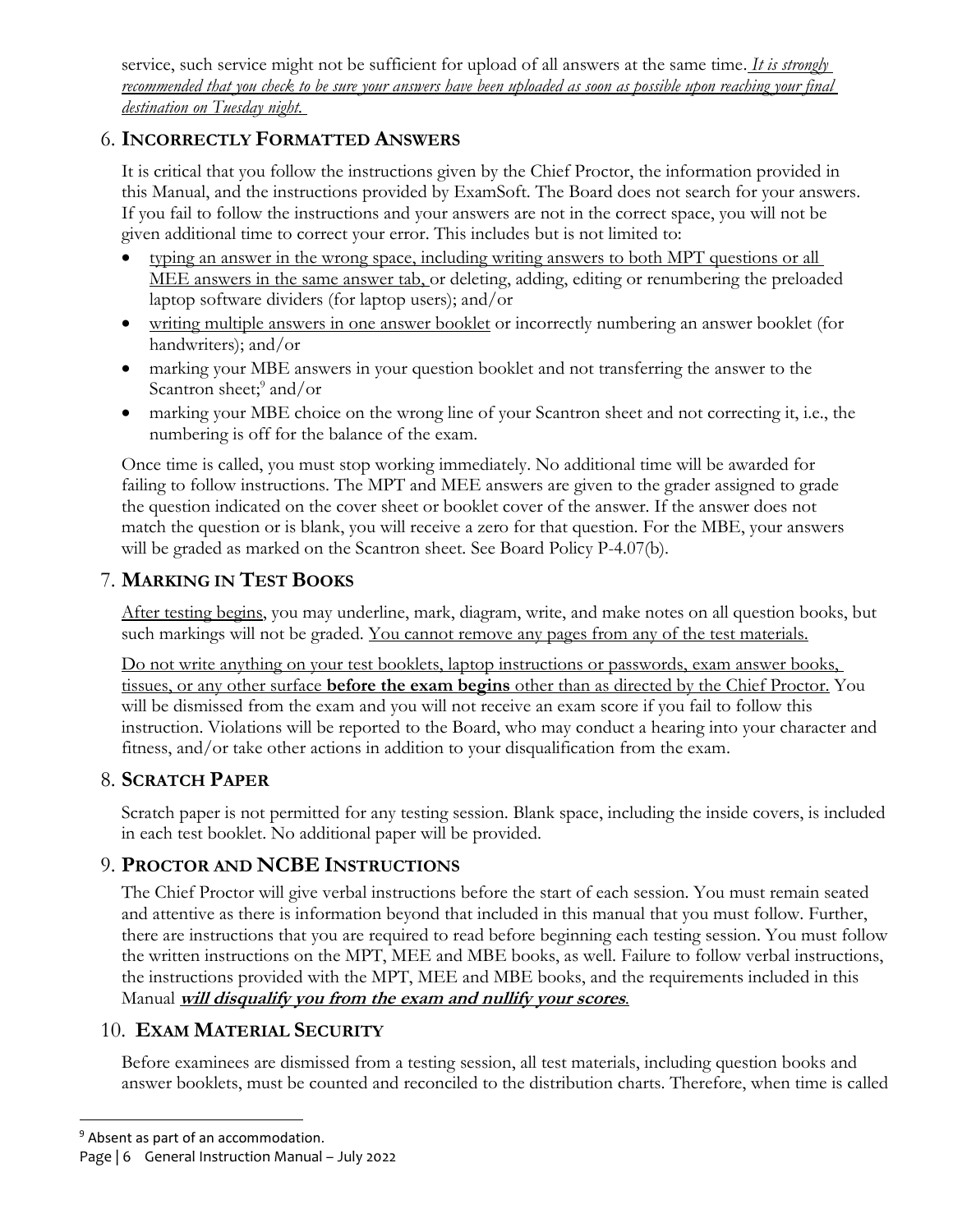at the end of a testing session, you must remain seated and refrain from talking until proctors and staff account for the test materials. Please consider this as you make plans for meeting any responsibilities you may have at the end of these testing sessions. As always, your cooperation is greatly appreciated.

#### 11. **STARTING, BUT NOT COMPLETING, THE BAR EXAMINATION**

If you do not register for the first morning session of the examination, you will not be allowed to enter subsequent exam sessions. Likewise, if you do not return for any section of the exam after lunch, you will not be allowed to enter subsequent exam sections. Failure to complete the examination will be treated as a withdrawal from the exam and you will not receive an exam score.

#### 12. **ATTIRE AND GENERAL ADVISORY**

The Board of Law Examiners makes every effort to provide appropriate testing conditions but environmental controls are not within the Board's control. Dress in layers to adjust to the temperature in the exam room. Be prepared to be flexible. HATS, HOODS, HOODIES or anything with an attached hood are not allowed in the testing room.

Please refrain from using perfumes or colognes on exam days as other examinees may be sensitive to the scent. Also, be considerate of others by not wearing any jewelry or footwear (such as flip-flops) that makes noise. **You will be required to empty your pockets.** It is advisable to bring nothing more to the exam than what is required or permitted as provided below.

#### 13. **NO EXPECTATION OF PRIVACY**

Examinees should expect to be photographed or videotaped during the examination, as needed. Photography or videotaping will be done in such a way as to minimize any distractions during testing.

#### 14. **SUGGESTIONS FOR ANSWERING ESSAY QUESTIONS**

Suggestions from graders for answering essay questions can be found on the Board of Law Examiners website at [https://bwp.tnble.org/?page\\_id=290](https://bwp.tnble.org/?page_id=290). You can find information regarding MPT and MEE questions at http: [//www.ncbex.org/exams/.](http://www.ncbex.org/exams/)

# **C. SECURITY POLICY AND CODE OF CONDUCT**

#### 1. **SECURE AREA**

Each exam location has a Secure Area. The Secure Area includes the registration tables, restrooms, and any hallway area to, from or around the registration tables, or restrooms, as well as the exam room. If the exam is the only event in the building, only examinees, bar exam proctors, BLE staff members, and building personnel will be allowed in the building. All exam location secure areas are inaccessible beginning on the Monday before the examination. You may not enter the room until the room opens for testing each morning and each afternoon; you must leave the secure area during the lunch break.

*If you leave the Secure Area during a testing session for any reason, including using a restroom not designated for use by examinees, you cannot re-enter it during that testing session or any subsequent testing session,* **you will be disqualified** *from the entire exam and* **your scores will be nullified***.* Do not leave the Secure Area during any testing session for any reason, other than during an emergency and then only as directed by the Chief Proctor. Entering cordoned-off areas not within the secure area of the building in which the exam is being administered may result in dismissal from the exam. The Board and examinees do not have access to all areas of the building(s) not used for testing.

## 2. **REQUIRED DOCUMENTS AT REGISTRATION**

You *must* present a valid, unexpired government-issued photo ID, passport, or driver's license in order to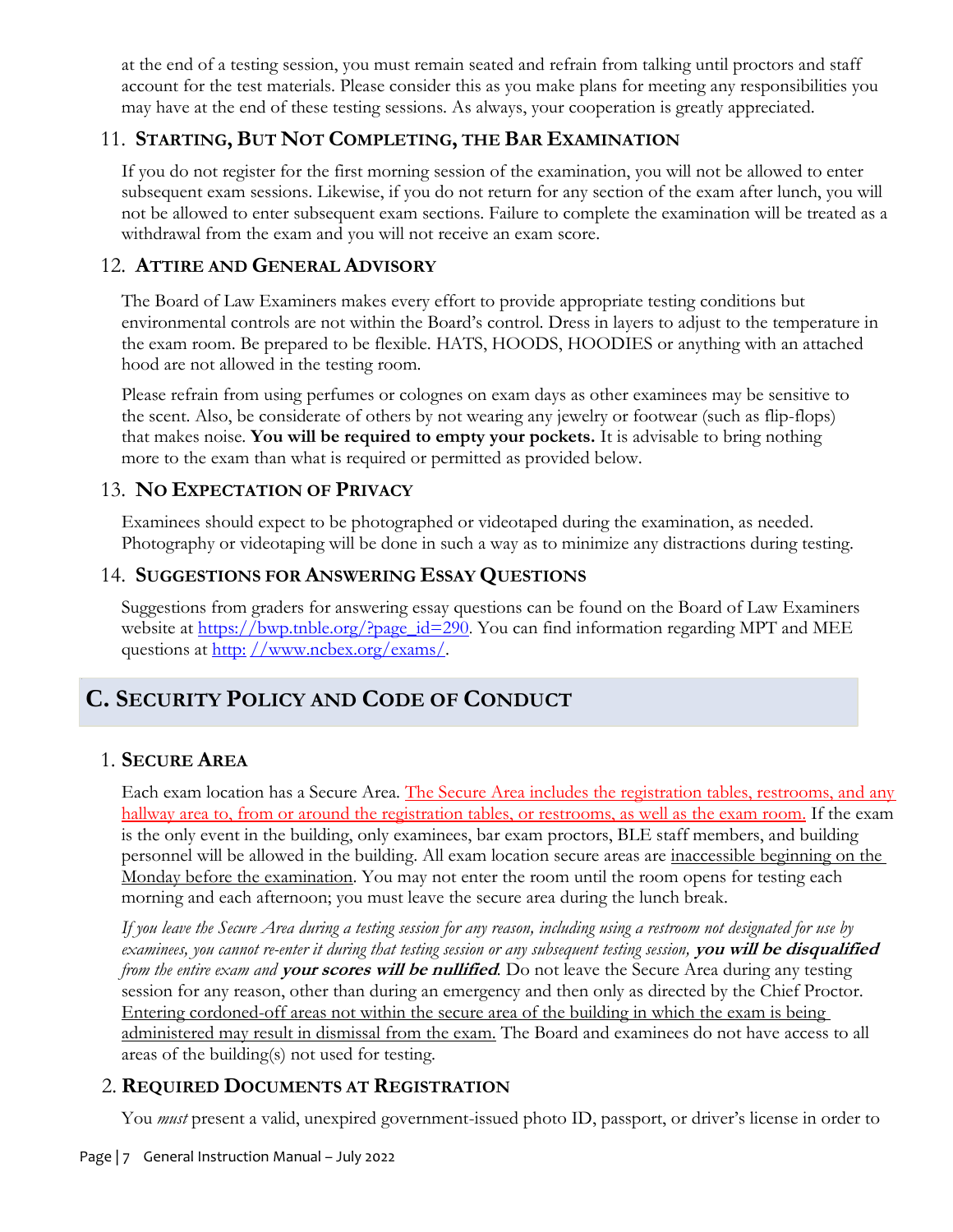enter the Secure Area. A school ID is not acceptable, even if issued by a state school. Do not bring your seat assignment email.

## 3. **PERMITTED ITEMS**

In addition to the photo ID, you may bring only the following items into the building on all testing days:

- One room or car key/fob (just one key/fob, not the full key ring)
- Hard mints, cough drops or hard candy unpackaged, unwrapped and placed on table prior to start of exam (no gum or chewable candies of any type)
- Non-Medicated eye drops in clear bottle with label removed
- Chap stick with the label removed
- Water in a clear container with no labels or printing and a top to prevent spills
- Masks (see Paragraph A-2) that fit snugly across your nose and mouth, subject to inspection
- Hand sanitizer in a clear bottle with no labels or printing and a top to prevent spills
- Non-hooded sweatshirt or sweater which may be placed on the back of chair if not worn; coats and/or jackets heavier than a sweatshirt must be placed in the area designated by proctors

Proctors may determine that an item does not meet these criteria and direct you to remove the item from the testing area. PLEASE NOTE there will be a designated area to place bags, cases, purses, or backpacks which may be in the exam room or outside the exam room ("bag drop").

#### 4. **PROVIDED ITEMS**

The Board will provide clocks visible to all, pens, pencils, erasers, individual pencil sharpeners, answer booklets, earplugs (one pair each day), sanitizing wipes, and tissues. Space for taking notes is included in the question booklets. Scratch paper is not permitted.

## 5. **PROHIBITED ITEMS**

Anything not listed above as a Required Item, Permitted Item, or Provided Item is **PROHIBITED** in the Secure Area. Cell phones are PROHIBITED. **If you bring a cell phone or any other Prohibited Item into the Secure Area** (other than as described below)**, whether or not testing is in session, the cell phone or other Prohibited Item will be confiscated, you will be ejected from the exam and you will not receive an exam score.** Violations are reported to the Board and the Board may conduct a hearing regarding your character and fitness, and/or take other actions in addition to your disqualification from the exam. Before entering the Secure Area, leave all prohibited items you may have brought into the testing location with you in your car or in the designated areas. **Prohibited items include but are not limited to:**

- x Cell phones, smart watches, calculators, fitness trackers, and any other device or item with a battery
- $x$  Watches of any type, digital watches, analog watches, timers, clocks, fitness trackers
- $\mathbf{x}$  Pens and Pencils, including highlighters and erasers; pencil sharpeners; pencil grips (other than as noted in Provided Items, above)
- $\chi^+$ External mouse or keyboard, whether wired or wireless, USBs or other plug-in devices
- $\chi^+$ Food and beverages (other than as noted in Paragraph C-3, Permitted Items)
- $\chi$ Cameras, scanners, recorders, or any device that has the ability to capture and/or store an image
- $\boldsymbol{\mathsf{x}}$  Hats, scarves, any item of clothing with a hood, gaiters or face shields, headgear (except religious items that have been approved & inspected), blankets, pillows, or wraps
- $\chi^+$  Headphones, earplugs, or any sound suppression device other than the foam earplugs that have been provided by the Board
- $\boldsymbol{\times}$  Billfolds, wallets, cardholders
- $\boldsymbol{x}$ Paper or notes of any kind (other than the materials provided to you by the Board)
- $\boldsymbol{x}$ Tobacco products of any kind, including smokeless tobacco, E-cigs/Vapor devices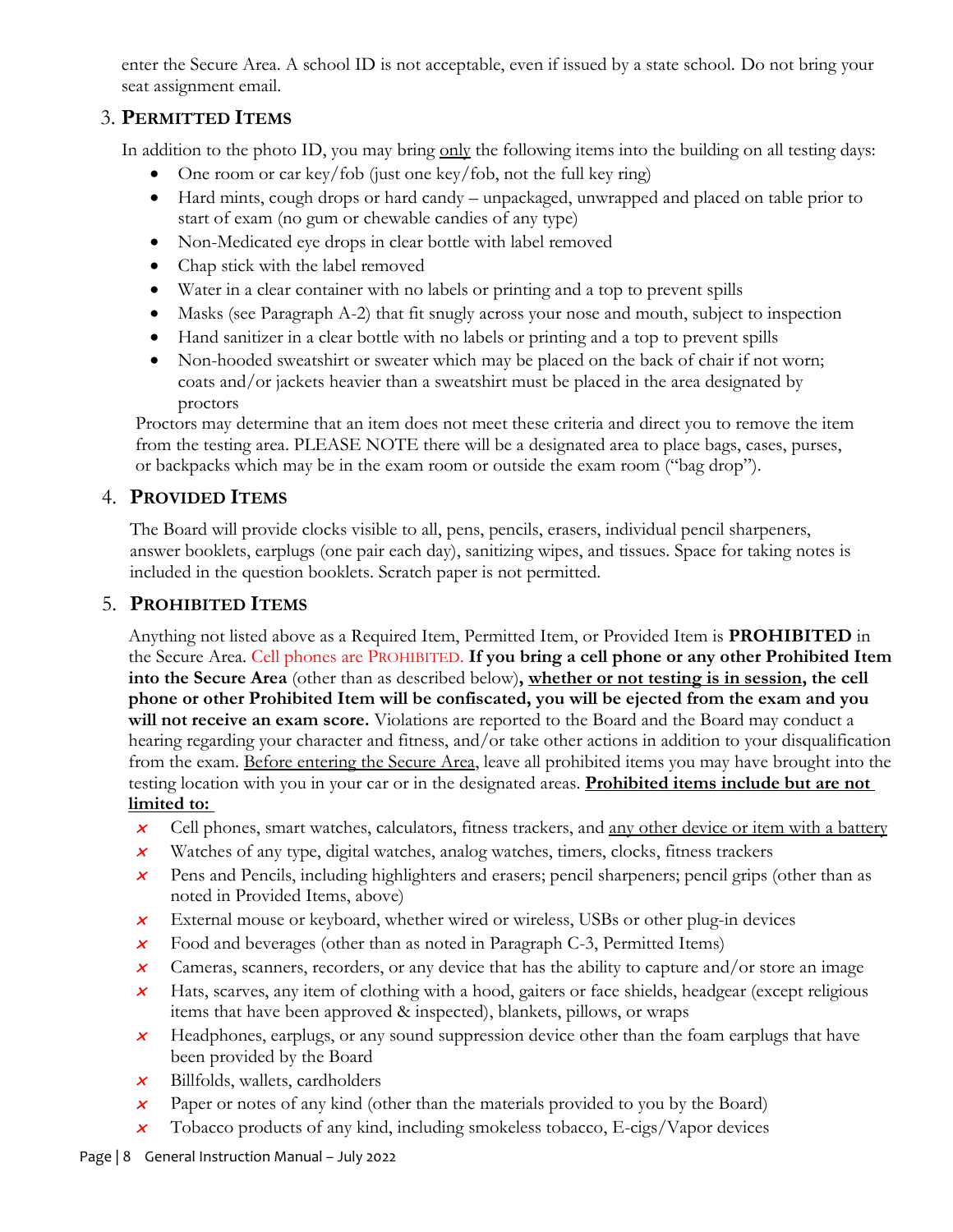- x Backpacks, purses, tote bags, laptop cases, laptop sleeves or laptop shells (remove before entering secure area)
- $\boldsymbol{\times}$  Correction fluid/pens or tape
- $\chi^2$ Weapons and guns—even if you have a license permitting concealed carry of a gun
- $\overline{\mathsf{x}}$ Any other item deemed by the Chief Proctor to be inappropriate or distracting

#### 6. **PROHIBITED BEHAVIORS**

You are expected to be courteous and respectful of other examinees, the Proctors, the Chief Proctor, BLE Staff members and Security Personnel. Disruptive behavior or failure to follow instructions will not be tolerated. Such behavior will result in your ejection from the exam. You will not receive an exam score and your violations will be reported to the Board, who may conduct a hearing into your character and fitness, and/or take other actions in addition to your disqualification from the exam.

The MPT, MEE and MBE are owned by the NCBE and protected by U.S. copyright laws. You are not permitted to remove or attempt to remove original, duplicated or recorded test materials, notes, reconstructed test questions or answers from the exam room at any time or by any means. This includes sharing the substance or details of any test question fact pattern, option choices, or answer, in whole or in part, by verbal communication, email, blogs, online social or professional networking sites, written notes, or any other means. **It is a violation of the Honor Pledge to share examination contents or information about the examination content with anyone.** For infractions discovered after the exam, your violations will be reported to the NCBE and to the Board, who may conduct a hearing into your character and fitness, and/or take other actions as well as disqualify your examination scores.

#### 7. **EMPTY POCKETS AND CELL PHONES**

All pockets in your clothing (including any sweatshirt or sweater not worn but being taken to your seat) MUST BE EMPTIED of all items, including wallets. There will be brown bags at the registration desk in which you can place your phone or other small items from your pockets.

**CELL PHONES:** If you bring a cell phone into the building, leave it at the registration desk in a brown paper bag that will be provided when you register each morning. You will write your name on the bag and place your cell phone in the bag, along with any other items you wish to store in the brown bag. **THE CELL PHONE AND ALL ALARMS MUST BE TURNED OFF.** Even when stored at registration in a brown bag or if left in a bag or backpack in the designated bag drop area, if your cell phone rings, chimes, or makes noise during the exam, you will be ejected from the exam and you will not receive an exam score. Violations are reported to the Board and the Board may conduct a hearing regarding your character and fitness, and/or take other actions in addition to your disqualification from the exam.

**If you do not store your cell phone in a brown bag and it is found on your person at your seat or otherwise in the secure area, your phone will be confiscated and may be sent to the NCBE for investigation.** You will be ejected from the exam and you will not receive an exam score. You will be reported to the Board and the Board may conduct a hearing regarding your character and fitness and/or take other actions in addition to your disqualification from the exam.

Proctors will be at the registration desk during the exam and breaks. You may retrieve your phone during the lunch break and return it after lunch. **The Board of Law Examiners is not responsible for items left at the registration table in brown bags or left in the designated bag drop areas.**

#### 8. **EMERGENCIES**

In the rare event there is an emergency that affects all or part of the testing venue, please pay close attention to the instructions that will be provided by the Chief Proctor. Do not leave your seat unless told to do so, do not retrieve your bags or other belongings, and do not talk to other examinees.

#### 9. **CONVERSATIONS**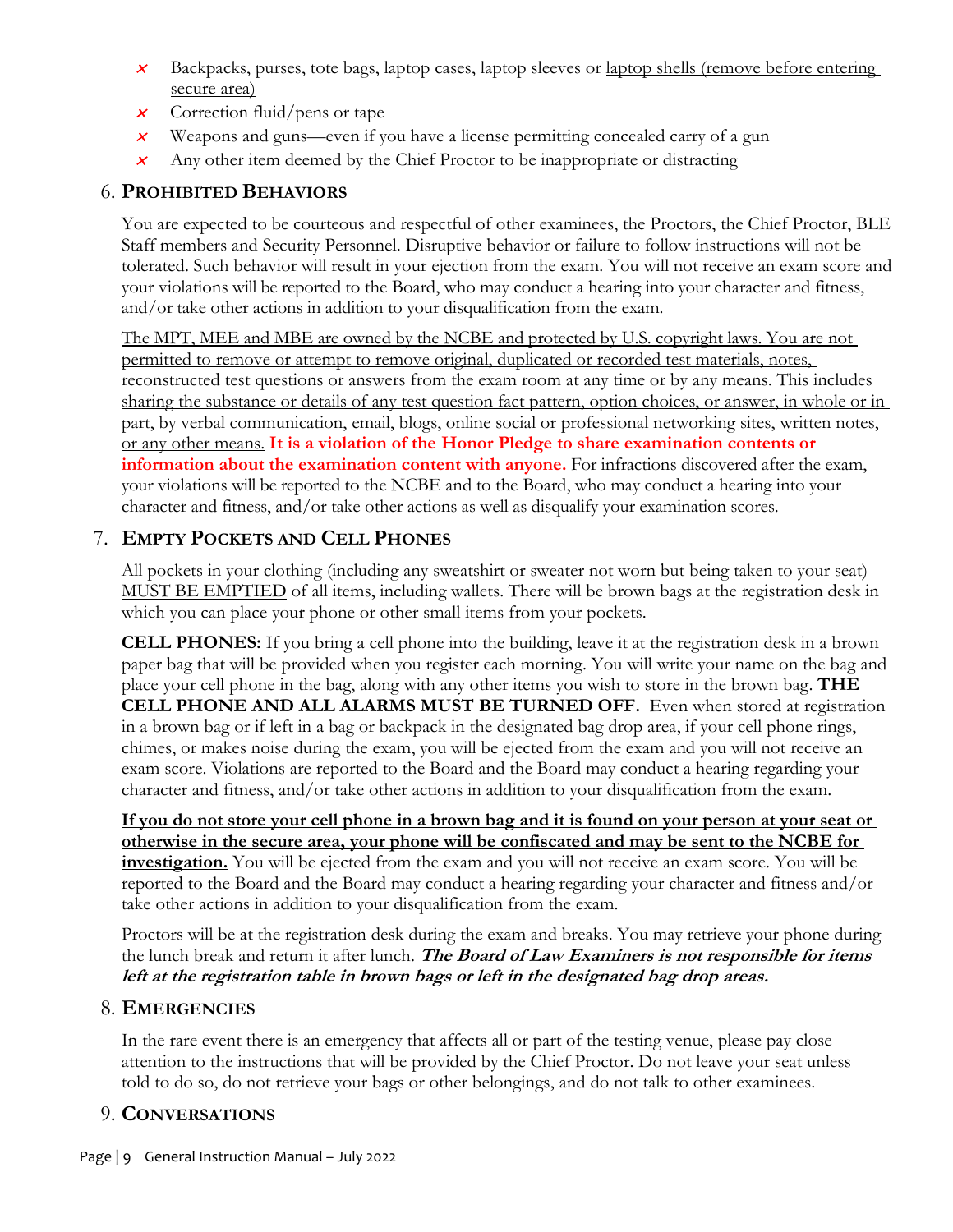You cannot converse or otherwise communicate with anyone other than a proctor or Board staff during any testing session, including during instructions before and after each session. This prohibition includes even casual comments to other examinees in the restroom or other parts of the Secure Area during a testing session, beginning with instructions until you are dismissed. Communicating with anyone during a testing session **will disqualify you from the exam and nullify your scores***.*

Please be mindful that there are people testing on a different time schedule in areas proximate to your testing area so it is important to remain as quiet as possible in any secure area, even before testing begins or after testing ends each day.

#### 10. **END OF EXAM SESSION**

When time is called, you must STOP typing, writing, reading or filling in bubbles immediately. Continuing the test after "STOP" is called is a violation of the Honor Pledge. You will be reported to the Board, your exam results will be nullified, and you may be required to appear before the Board at a hearing into your character and fitness or take other actions. Violation of exam security and/or proctor instructions will result in nullification of your scores.<sup>10</sup>

All handwritten answers must be turned in at the end of the testing session or they will not be graded. Laptop examinees must upload answers by the stated deadline (*see* Paragraph B-4, above) or your answers will not be graded.

When you are dismissed, please remember that there are others who have not completed the examination and to remain quiet as you depart. **Sharing any information about the content of the examination is a violation of the Honor Pledge.**

# **D. HONOR PLEDGE**

During the last session of the examination, a Pledge Card will be placed at your seat. The Chief Proctor will provide instructions after time is called about completing the card. You may sign in pencil. By so signing you are affirming that you have not violated the Security Policy, cheated, given or received assistance on the examination, or otherwise compromised the integrity of the Bar Exam, and that if you observed anyone else doing so before, during or after the examination, you have fulfilled or will fulfill your ethical duty to report your observations to a proctor or Board staff at the exam site or by email to the Board during or after the examination. If you cannot honestly sign the pledge, you must speak with the Chief Proctor prior to leaving the testing area.

#### **HONOR PLEDGE:**

**I have read and understand the Tennessee July General Instruction Manual, including the Security Policy. I have not given or received aid on the Examination, I have not knowingly shared my answers, and I have not used unauthorized materials on this Examination, or otherwise violated the Security Policy. Further, I have not and will not share any information including or regarding the content of the Examination with anyone by any means at any time. If I am aware, or become aware, of anyone else having done so, I have already reported or will report this to the Board of Law Examiners. I understand that a violation of this Honor Pledge will result in nullification of my scores and that I will have to appear before the Board at a character and fitness hearing.**

## **E.TEST COMPONENTS**

l

## 1. **DAY 1 – AM SESSION: MPT-1AND MPT-2**

Page | 10 General Instruction Manual – July 2022 <sup>10</sup> See Paragraph B-5, above, for information on incorrectly formatted or recorded answers.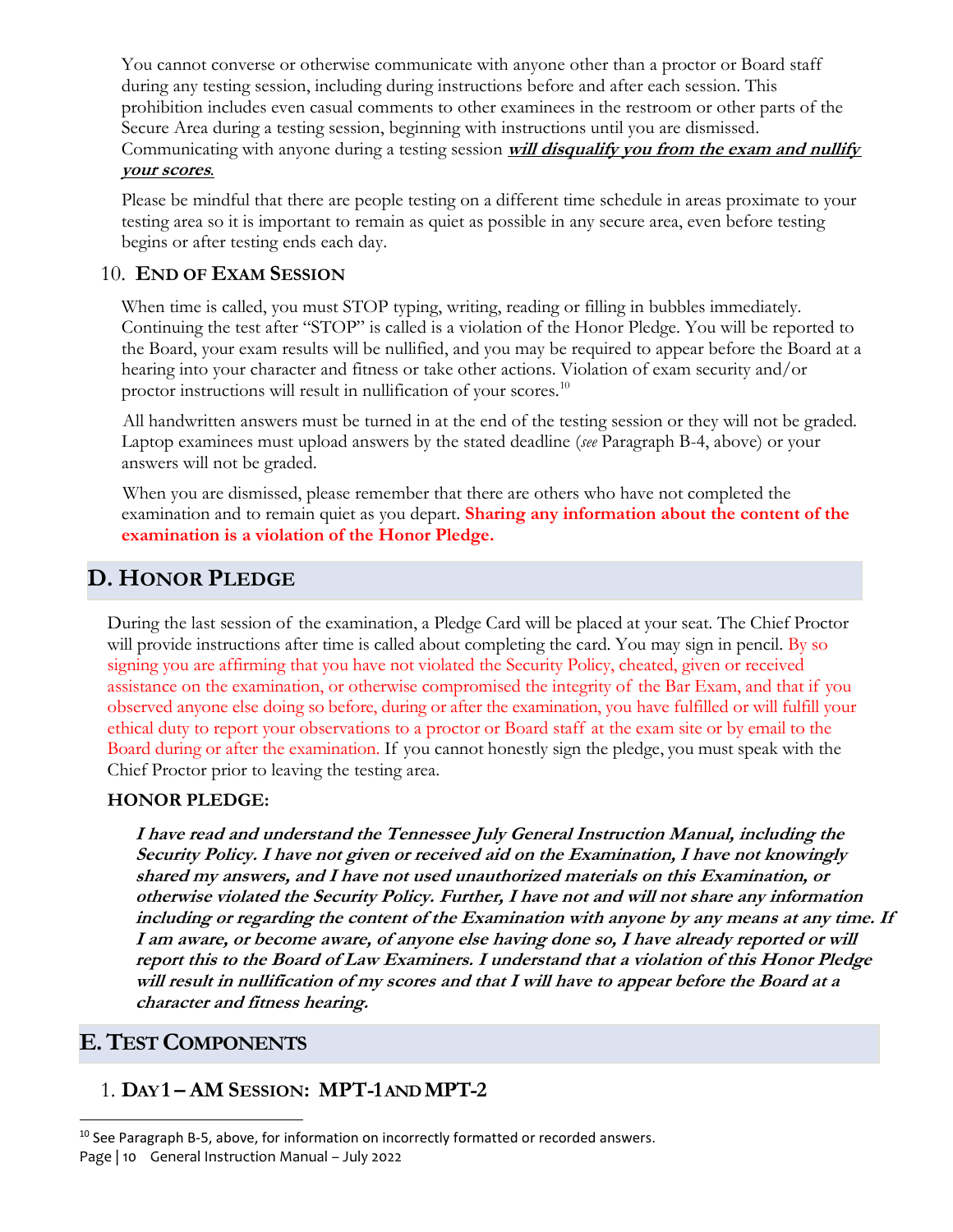The MPT is an exam designed to test your ability to use fundamental lawyering skills in a realistic situation and to complete a task a beginning lawyer should be able to accomplish. You will be provided two booklets, MPT-1 and MPT-2, each with a separate question and related documents. For more information about the MPT, see "About NCBE Exams" at [www.ncbex.org.](file:///C:/Users/aperl/Dropbox%20(BLE%20TN)/BLE%20Office/LP%20work%20items/Feb%2019%20exam/www.ncbex.org)

a. If you are using a laptop, the name of the morning answer files and password for the MPT answers will be on the laptop instruction page that will be at your assigned seat.

b. If you handwrite your response, you will be provided two answer books, one for each MPT question. If you need an additional answer booklet or pen, raise your hand for a proctor.

c. A black ink pen will be provided. You can only use the pens provided by the Board of Law Examiners.

The Chief Proctor will post a note each hour but there will not be a general announcement when half the time has passed. You must **remain in your seat** and refrain from talking during morning instruction, the last **30 minutes** of testing and during the collection of all test materials.

If you finish early, sit quietly at your desk; no one is permitted to leave before time is called. Laptop testers may exit the MPT exam screen but must remain at the Examplify launch page. The Chief Proctor will dismiss all examinees in an orderly manner after all materials have been collected and properly accounted.

#### 2. **DAY 1 – PM SESSION: MULTISTATE ESSAY EXAMINATION**

The MEE is an examination consisting of six (6) 30-minute essay questions. You will have 3 hours to answer the MEE questions. Answers to MEE questions should apply generally accepted fundamental legal principles to issues raised in each question. For more information about the MEE, see "About NCBE Exams" at [www.ncbex.org.](http://www.ncbex.org/)

- a. If you are using a laptop, the name of the essay answer file and the password will be provided by the Chief Proctor during Instructions.
- b. If you are handwriting your answers, you will be provided 6 answer booklets, one for each of the MEE questions. Instructions for labeling the answer booklets will be provided by the Chief Proctor.
- c. A black ink pen will be provided. You can only use the pens provided by the Board of Law Examiners.

The Chief Proctor will post a note each hour but there will not be a general announcement when half the time has passed. You must **remain in your seat** and refrain from talking during morning instruction, the last **30 minutes** of testing and during the collection of all test materials.

If you finish early, sit quietly at your desk; no one is permitted to leave before time is called. Laptop testers may exit the MEE exam screen but must remain at the Examplify launch page. The Chief Proctor will dismiss all examinees in an orderly manner after all materials have been collected and properly accounted. Please remove your ID badge from the badge holder and place it on your desk. A proctor will collect it. Leave your lanyard with the attached badge holder at your seat. You will receive a new ID badge at Registration on Day 2 and place it in the badge holder on the lanyard at your seat upon entering the test area.

## 3. **DAY 2 – MULTISTATE BAR EXAMINATION**

The Multistate Bar Examination (MBE) consists of 200 multiple-choice questions, divided equally into two 3-hour testing sessions with a lunch break between sessions. For more information about the MBE, see "NCBE Exams" at [www.ncbex.org.](http://www.ncbex.org/) *Upon arrival at your seat, take your lanyard from yesterday, insert the badge into the holder. Remember that you must wear the lanyard at all times while in the secure area.* 

- a. The MBE is machine-graded and must be taken with the provided No. 2 pencils. Pencils, erasers and sharpeners will be provided by the Board of Law Examiners. You may not bring your own (see Prohibited Items, above).
- b. You must **remain in your seat** and refrain from talking during instructions at the start and end of each session, the last **30 minutes** of testing and during the collection of all test materials; no one is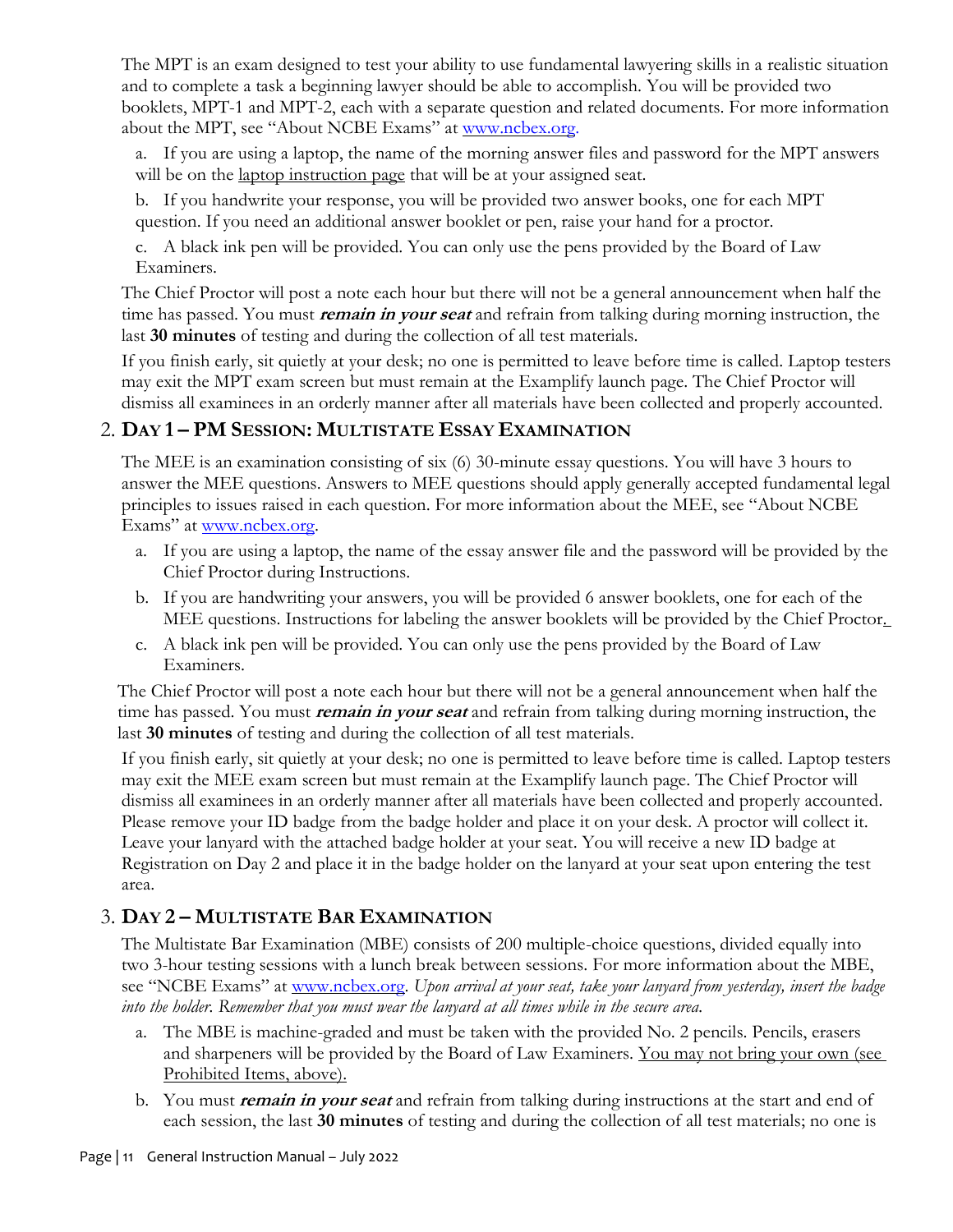permitted to leave until the Chief Proctor dismisses you. If you finish early, remain seated.

- c. You will enter your answers on the Scantron answer grid.
- d. During the last 30 minutes of the afternoon session, proctors will place the Pledge Card at your exam table. Do not complete the card until instructed to do so by the Chief Proctor.
- e. All MBE materials must be counted and reconciled before examinees are dismissed. You must remain seated and refrain from talking until proctors and staff collect and account for all testing materials.
- f. Complete the Pledge Card following the Chief Proctor instructions. Proctors will collect the cards while test materials are reconciled. Your exam scores will not be released if you do not turn in a **signed Pledge Card.**

Take your ID badge out of the badge holder and place it on your desk; a proctor will collect it. You will be dismissed after all materials are reconciled. As you leave the testing area, please discard your lanyard in the trash cans (although you are welcome to keep it).<sup>11</sup>

# **DAY 2: FOR LAPTOP TESTERS: THE DEADLINE FOR UPLOAD OF ESSAY ANSWERS IS 9:00 P.M. CT, WEDNESDAY, JULY 27, 2022.**

**YOUR ANSWERS WILL NOT BE GRADED IF YOU FAIL TO UPLOAD BY THE DEADLINE.**

# **F: FAILURE TO FOLLOW PROCEDURES**

Failure to follow Board Policies and Procedures, written instructions, the procedures included in this Manual, and Proctor Instructions during the exam or while at the exam location will result in dismissal from the exam and nullification of exam scores. Further, an applicant dismissed from the exam might be required to appear before the Board for a character and fitness hearing prior to re-applying for a subsequent examination.

# **G: POST-EXAM INTERVIEW**

First-time applicants who are not licensed and/or are not in good standing in at least one other U.S. jurisdiction, some re-examination applicants and any other applicant referred by the Board must appear for an in-person interview as part of the character and fitness investigation. A member of the District Committee in the interview district you designated on your application will contact you to **schedule the interview during the time between the exam and grade release**. You must update your email address and verify your selected interview county prior to signing and returning the Acknowledgment Form. You may **update your profile address and phone number in Synergy. Email the Board** at **BLE**.administrator *a* tn courts.gov for changes to your email address at any time. You may email the Board to change your interview county **prior to Friday, July 22, 2022.**

On rare occasions and only due to extenuating circumstances, the Board will approve a request to change your interview location after the exam. Such a request to change the county of your interview county must be submitted in writing to **BLE.Administrator@tncourts.gov no later than ten (10) days after the first day of the exam.** Such request must include a description of the extenuating circumstances that give rise to the request. Selection of the wrong county or the need to travel to the interview location does not constitute extenuating circumstances. The interview is a **required component** of the character and fitness investigation. You cannot be approved for licensing without completing the interview.

 $\overline{\phantom{a}}$ 

 $11$  For those testing over more than two days, you will use the same lanyard each day and will be given a new badge each day.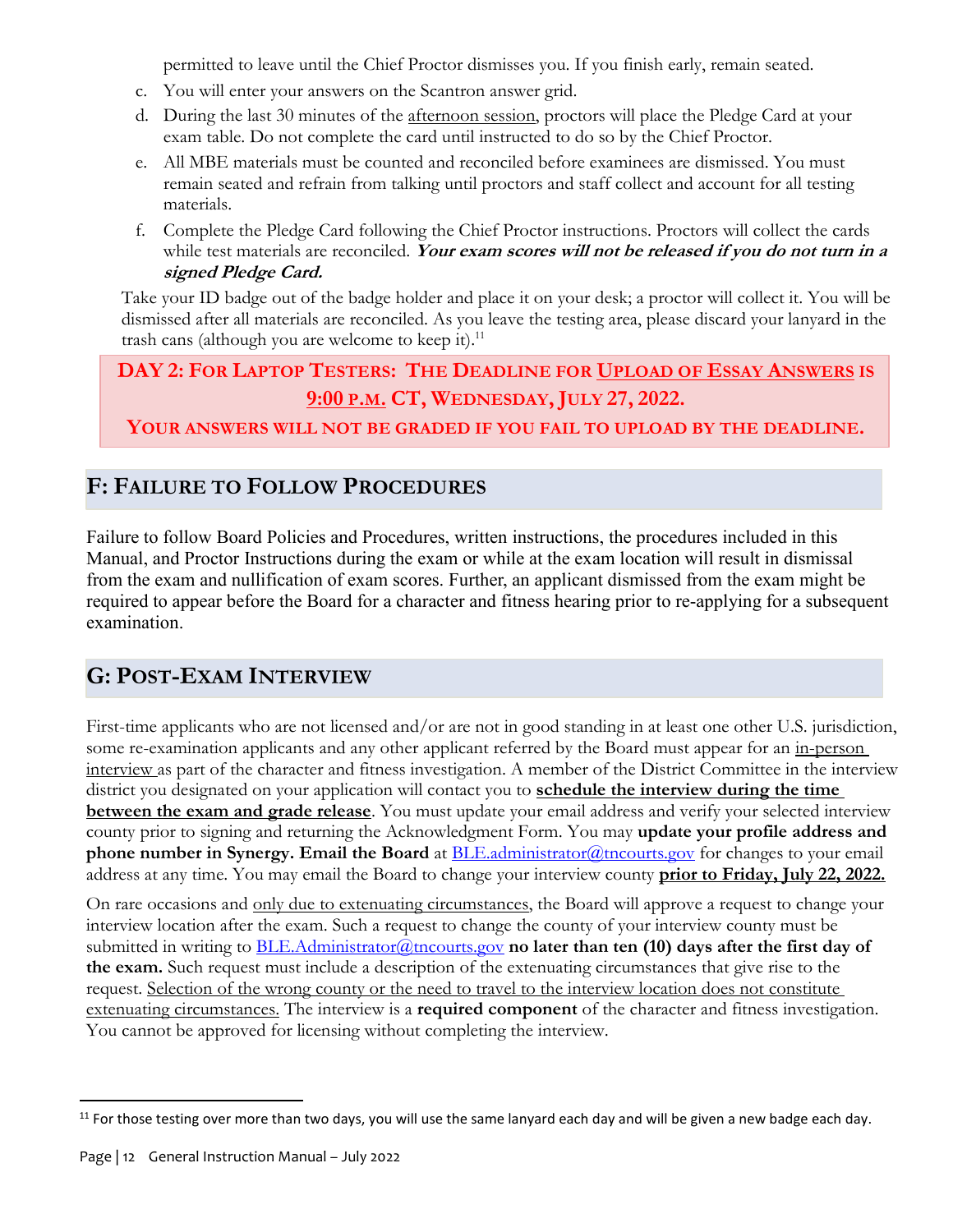# **H: TENNESSEE LAW COURSE**

Approximately 2 weeks after the bar examination, a registration application for the Tennessee Law Course (TLC) will be add to your Synergy application menu. You may register at any time after the examination. The TLC is a 7 ½ hour online course on Tennessee Law that must be completed to be eligible for licensing and admission in Tennessee.

## **I: GRADING AND GRADE RELEASE**

Upon completion of the July 2022 bar examination in Tennessee, you will earn a Uniform Bar Examination (UBE) score that may be accepted for admission in other jurisdictions. For your score to be accepted for admission in Tennessee, you must score at least 270 out of 400. The score given for the two MPT answers is 20% of the total scaled score; the MEE answers are 30% and the MBE is 50%. Answers to the MPT and MEE questions are graded on, among other things, identification of issues, application of fundamental legal principals, organization of your answer, responsiveness to the call of the question, and cogency of the arguments put forth. Written components are separated into 6 levels with 1 the lowest and 6 the highest, and then scaled to the MBE to achieve a total scaled score. For more information on scaled scoring, please see this December 2014 article from *[The Bar Examiner](http://www.ncbex.org/pdfviewer/?file=%2Fassets%2Fmedia_files%2FBar-Examiner%2Farticles%2F2014%2F830414-testingcolumn.pdf)*, a publication of the NCBE. The Tennessee Board of Law Examiners does not regrade MPT or MEE answers after grades are finalized and does not release answers absent an order of the Supreme Court, as answers are a confidential record of the Board. **Your only recourse in the event of an unsuccessful examination is re-examination.**

GRADE RELEASE: July 2022 bar exam results are scheduled to be released on **Monday, October 10, 2022, by 2:00 p.m. CT.** Please do not CALL OR EMAIL the Board to ask if results will be released before this date or when results will be posted on grade release day. Although never anticipated, if the date grades will be released changes, you will be notified by email and notice will be posted on the Board website at [www.tnble.org](http://www.tnble.org/). We will deliver results of the Bar Exam as follows:

- By e-mail to you. It is important to [keep your e-mail address updated](http://synergy.tnble.com/) in Synergy. Login and navigate to "My Profile." If you are using a school email address (you@lawschool.edu), consider changing your email address as law schools may delete your account after you graduate. The email will remain available in your Synergy account, as well.
- **On our website.** We will post a list of the names of successful examinees on the Board's website at [https://bwp.tnble.org/?page\\_id=298.](https://bwp.tnble.org/?page_id=298)

## **J: CHARACTER AND FITNESS DETERMINATION**

Until your application expires, you are approved for licensing, you withdraw your application, or you are denied admission, you are required to keep the Board informed of any changes in the information you have provided to the TBLE. If your answers to any of the questions in the NCBE background investigation application or the Synergy application change, you must submit an amendment to the TBLE. Once you achieve an examination score that meets the licensing requirements for Tennessee (270 or higher), the Board will complete a final review of your application if all other requirements have been met in order to determine if you meet the character and fitness standard of Tenn. Sup. Ct. R. 7, Sec. 6.01. If you meet the requirements, your application will be approved for licensing; if not, you will receive a letter with instructions and/or a show cause order. The communication from the Board will include a response deadline. Show Cause documents must comply with the requirements of Article XIII of Rule 7.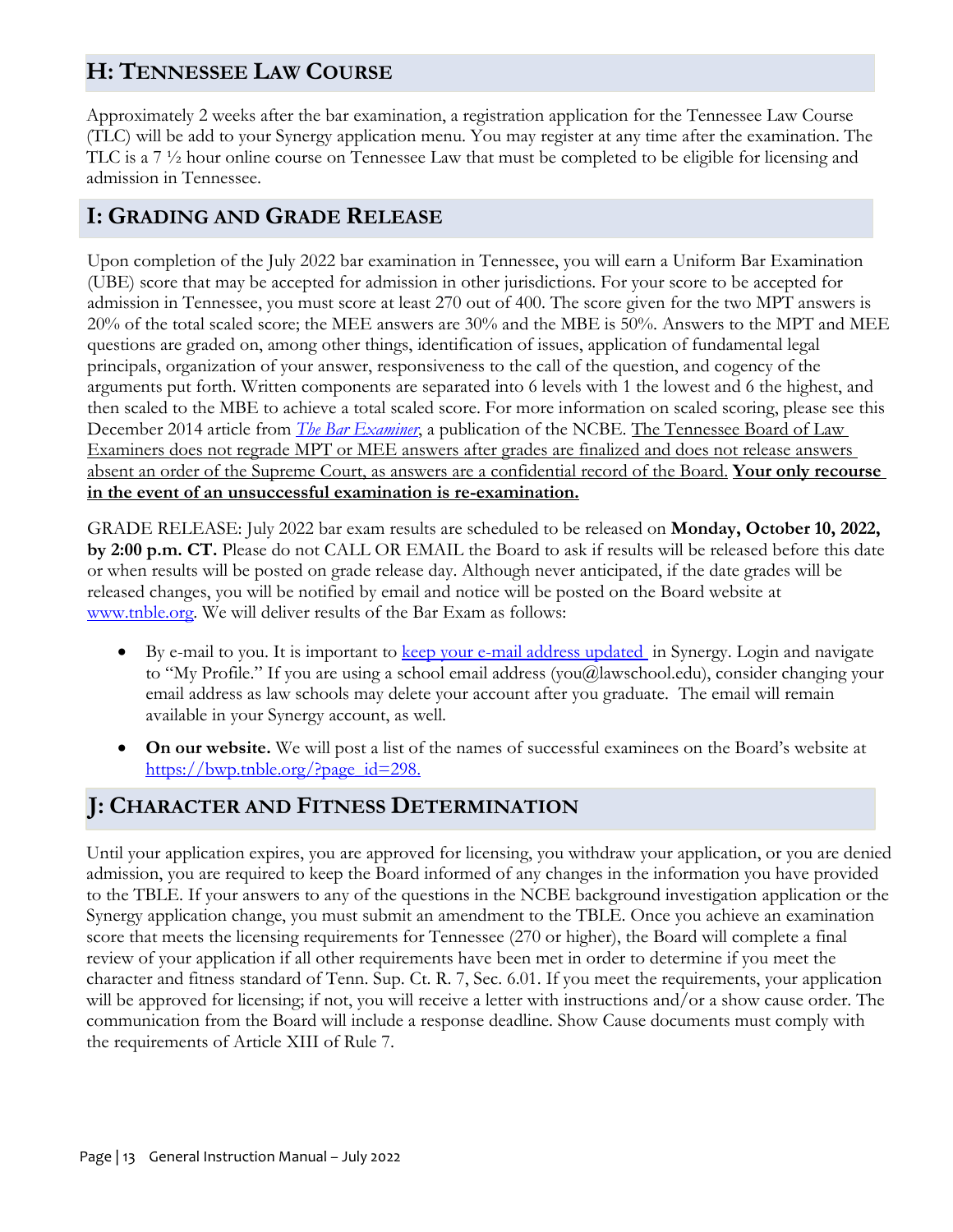# **K: SHOW CAUSE HEARINGS**

If you petition the Board for waiver or relief from a decision that is set for hearing or you are issued a Show Cause Order, you will have to appear in person before the Board. Hearings are held twice a year, in June and December, in Nashville.

Tennessee Supreme Court Rule 7, Article XIII governs hearings before the BLE. You have a right to be represented by counsel, although it is not required. You have the burden of proof, regardless of whether you appear on a petition to the Board or on an Order to Show Cause issued by the Board.

Hearings are set on a morning or afternoon docket. There are up to 10 hearings set for each docket. Hearings before the BLE are under oath. The hearing is before at least three members of the Board but usually all five members are in attendance. When possible, the Board announces its decision at the conclusion of the hearing. However, not all matters are decided the day of the hearing and may require post-hearing briefs or follow-up.

As a general rule, the Board does not order transcripts of hearings once they are concluded but parties may order a transcript and provide a copy for the record to the BLE.

## **L: ADDITIONAL LICENSING REQUIREMENTS**

You are not eligible for admission to the Tennessee Bar until you satisfy all requirements set out in Rules 6 and 7 of the Tennessee Supreme Court Rules. Being approved to sit for the Tennessee Bar Examination does not mean that your character and fitness investigation is complete. You may pass the bar exam but not be eligible for licensing, pending completion of all steps in the licensing and admission process. In addition to achieving a score of at least 270 on the Uniform Bar Exam, requirements for licensing also include:

- Approval of the Character and Fitness requirements in Rule 7, Section 6.03;
- Passing the Multistate Professional Responsibility Examination (MPRE); and
- Completion of the Tennessee Law Course.

All of these requirements must be met prior to licensing. *See:* Tenn. Sup. Ct. Rules 6 and 7, and the Policies and Procedures of the Board on the TBLE website.

Once you have met all of the requirements to be eligible for licensing and admission, you must complete the following before you can practice law in Tennessee:

- Complete new attorney registration with the Tennessee Board of Professional Responsibility; and
- Take the oath of admission as required by Tennessee Supreme Court Rule 6.

If you do not satisfy *all* licensing and admission requirements within 2 years of the date you are notified by the Board that you earned a passing UBE score, you must submit an updated Character and Fitness Investigation application and, if required, appear for an in-person interview. *Scores are valid for licensing and admission for 3 years from the date grades are released.* See Tenn. Sup. Ct. R. 7, Section 4.07. Your license will be issued after you have completed attorney registration and been administered the Oath of Admission. For more information, please see [https://www.tnble.org/?page\\_id=236.](https://www.tnble.org/?page_id=236)

## **M: EXPIRATION OF APPLICATION**

Your application for admission by examination or re-examination expires and closes upon the earlier of admission and issuance of a license, voluntary withdrawal of the application, denial of a license under Rule 7, Section 9.05, 30 days after entry of an order denying the application on character and fitness grounds, expiration of the examination score, or three years after the last submitted application for examination or reexamination. See Rule 7, Section 3.04. If your application expires and closes and you wish to seek admission by examination, you must reapply as a first-time examination applicant and re-submit all documentation.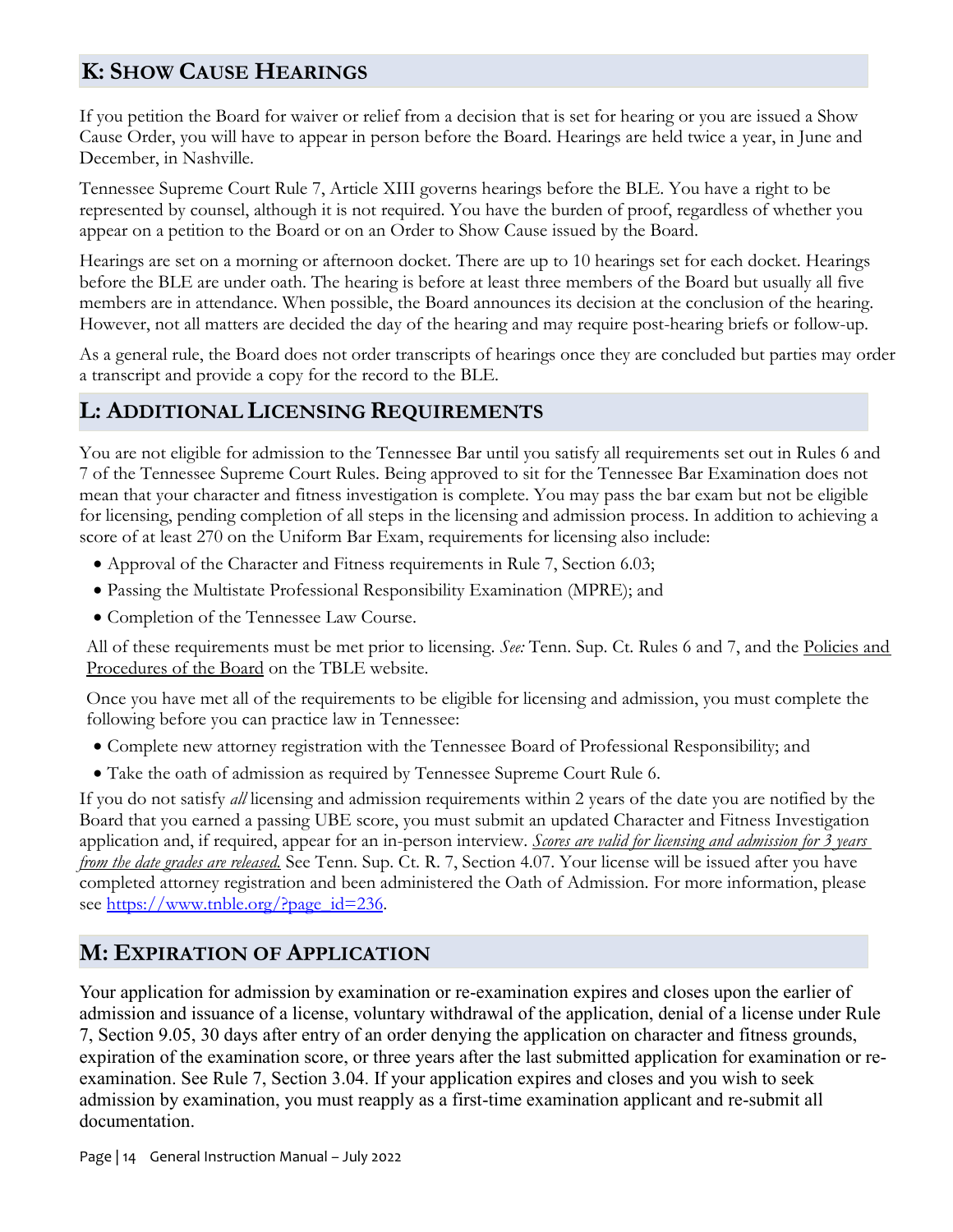# **Acknowledgment of Receipt of Tennessee July 2022 Examination General Instruction Manual – SAMPLE**

Name: Sample, Do Not Use this Sample Form (Print or Type Applicant Name as listed in your Synergy application)

#### **VERIFICATION OF CONTACT INFORMATION**

By affixing my signature below, I acknowledge and affirm that I have verified that the information included in my Synergy profile (synergy.tnble.com) and the information, including the formatting, is correct. I understand that if I need to change my email address or interview county that I must email **ble.administrator@tncourts.gov**. Further, I understand that changes to the interview county have strict time limits and may not be granted.

#### **TESTING PROTOCOL ACKNOWLEDGMENTS**

#### **By affixing my signature below, I acknowledge, understand, and agree to the following:**

- Face masks are not required, but that I have been encouraged to wear a mask in the testing rooms.
- I will stay home if I am sick or if I test positive for Covid-19 (see Paragraph A-2 of the Manual) and will notify the Board by email that I am withdrawing from the exam due to illness.
- I will not be permitted to enter the exam or will be told to leave if I have tested positive for Covid-19 or if I am exhibiting symptoms of Covid-19 and do not provide a negative Covid-19 test result.
- If I opt to wear a mask, I understand that I am not permitted to wear a gaiter, vented mask, or face shield in any secure area, building, or hall.

#### **OTHER ACKNOWLEDGMENTS**

**By affixing my e-signature\* below, I certify** that I have received the Tennessee July 2022 Examination General Instruction Manual and that I have read the complete Manual. My signature reflects my acknowledgment and acceptance of the following:

- I am responsible for having read all of the information contained in this Manual, as well as the Board Policies and Procedure and Tennessee Supreme Court Rule 7, available on the Board [website.](https://www.tnble.org/?page_id=56)
- If I fail to follow Board Policies and Procedures, the Security Policy, and the instructions provided in this Manual and given by the Proctor during the July 2022 Examination, my scores will be nullified and unavailable to transfer to another UBE jurisdiction, I will be unsuccessful on the examination, and I may be ordered to appear before the Board for a character and fitness hearing.
- My only recourse in the event I am not successful on the Examination is Re-Examination, as provided in Tenn. Sup. Ct. R. 7, Sec. 13.02(a) and 14.04.
- I understand that my answers are confidential records of the Board and that once the grades are released, my answers will not be reviewed and my grade is final.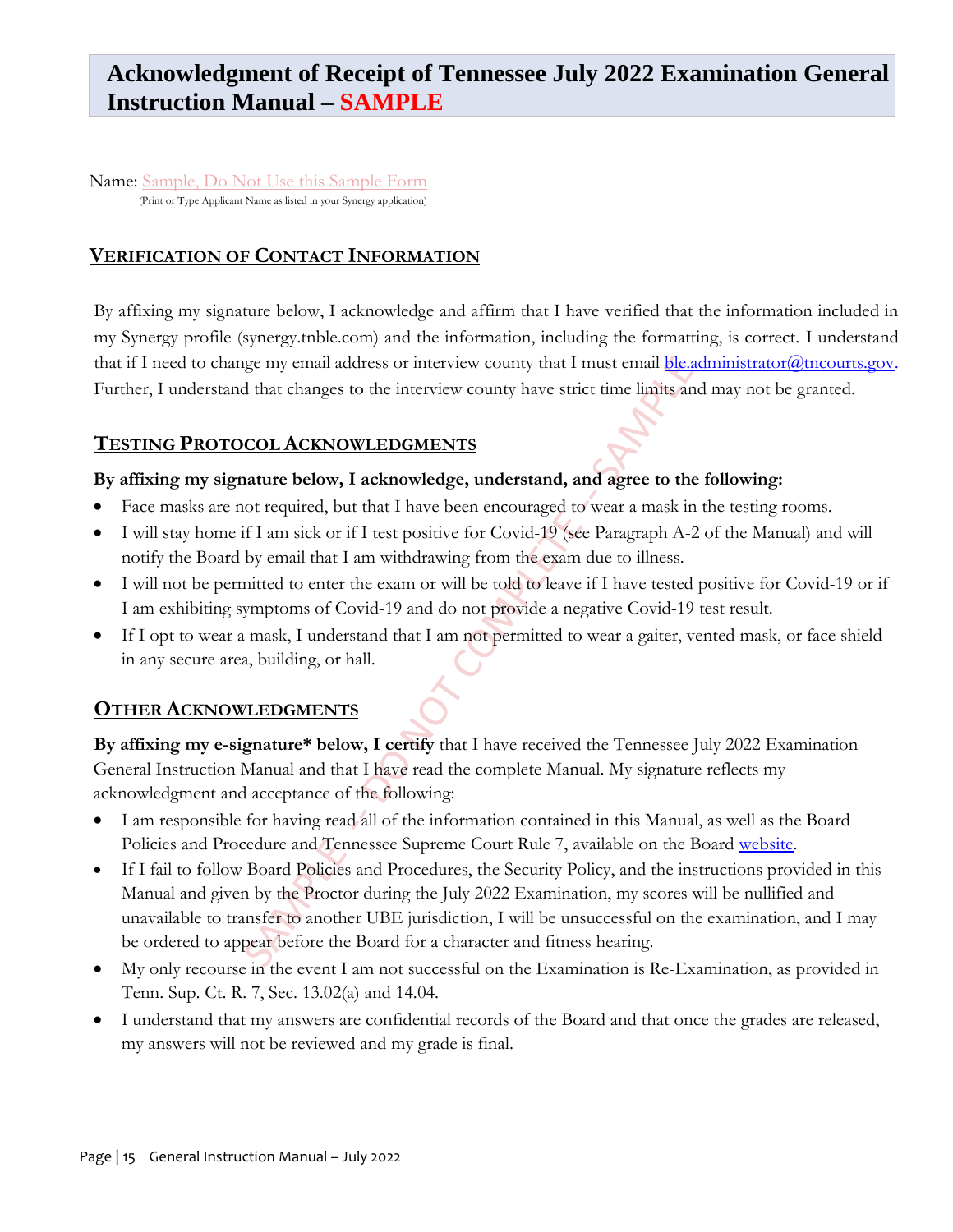## Name: Sample, Do Not Use this Sample Form

(Print or Type Applicant Name as listed in your Synergy application)

• I acknowledge that the Examination is composed of materials subject to copyright that have been provided by the NCBE. Violations of the copyright protections will be prosecuted by the NCBE and may require you to appear before the Board.

#### **SIGNATURE**

I swear or affirm that my typed name in the signature block or digital signature affixed to this document in combination with the login and password used to access my Synergy application to upload this form constitutes my signature with the same effect as if signed and notarized. **I declare under penalty of perjury pursuant to 28 U.S.C. Sec. 1746 that I have read the General Instruction Manual and that the statements and acknowledgments on this form are true and complete.**

Date: \_\_\_\_\_\_\_\_\_\_\_\_\_\_\_\_\_ Signature<sup>\*</sup> of Applicant: Do Not Sign this Sample Form

\* This is a fillable .pdf form. Please use Adobe or other E-Sign digital signature to sign the form or use the format defined in Tenn. Sup. Ct. R. 46, Sec. 1.01(i): "s/" followed by your typewritten name. Once complete, print the form to a .pdf format and save it.

**Upload your signed Acknowledgment Form to your Synergy application under related item, "Acknowledgment: TN Bar Exam General Instructions," no later than 4:00 p.m., CT, Friday, June 24, 2022.** 

**IF YOU DO NOT SEE THE FORM IN YOUR EMAIL, PLEASE CHECK YOUR LETTERS IN SYNERGY. THE FORM IS ATTACHED TO THE NOTICE OF GENERAL INSTRUCTION MANUAL.**